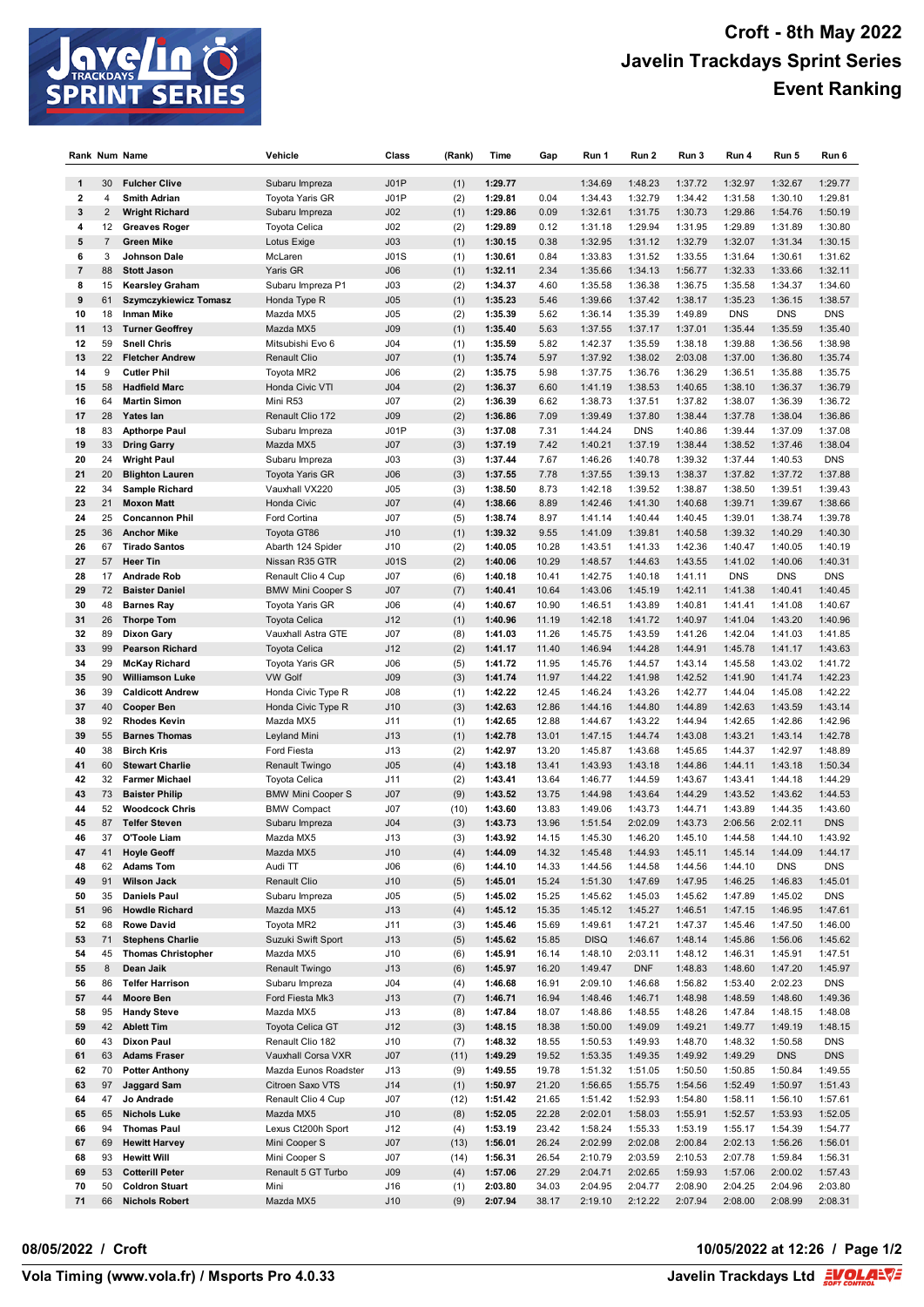

| ์ Rank ์ Num ์ |                      | <b>Name</b>          | Vehicle    | Class | (Rank) | Time | Gap | Run 1      | Run 2      | Run 3      | Run 4      | Run 5      | Run 6      |
|----------------|----------------------|----------------------|------------|-------|--------|------|-----|------------|------------|------------|------------|------------|------------|
|                |                      |                      |            |       |        |      |     |            |            |            |            |            |            |
|                | $\sim$<br>$\epsilon$ | <b>Laverty Aaron</b> | Toyota MR2 | J11   |        |      |     | <b>DNS</b> | <b>DNS</b> | <b>DNS</b> | <b>DNS</b> | <b>DNS</b> | <b>DNS</b> |



| <b>Wardle Steven</b><br>801 | <b>OMS 2000M</b> | T <sub>2</sub> |     | 1:23.81 |       | 1:26.23 | 1:23.81 | 1:24.84 | 1:24.58 | 1:24.25 | 1:23.88    |
|-----------------------------|------------------|----------------|-----|---------|-------|---------|---------|---------|---------|---------|------------|
| <b>Barrett Josh</b><br>806  | Caterham 620R    | T4             |     | 1:24.72 | 0.91  | 1:25.79 | 1:26.29 | 1:26.45 | 1:25.34 | 1:24.72 | 1:25.06    |
| Marsh Simon<br>802          | Westfield SEIW   | T <sub>4</sub> | (2) | 1:27.75 | 3.94  | 1:31.13 | 1:28.03 | 1:28.06 | 1:27.75 | 1:28.68 | <b>DNS</b> |
| Cassidv Keith<br>805        | Tiger Avon       |                |     | 1:34.01 | 10.20 | 1:39.60 | 1:36.04 | 1:35.28 | 1:34.27 | 1:34.01 | 1:34.73    |
| <b>Peters Geoff</b><br>804  | GPC 96/SC        | T <sub>3</sub> |     | 1:35.44 | 11.63 | 1:38.30 | 1:39.12 | 1:36.25 | 1:35.44 | 1:35.68 | 1:37.20    |

# **Class: Z**

| 84 | <b>Cocker Jonny</b> | Porsche 992 Turbo S |  | 1:25.81 |      | 1:25.81 | <b>DNS</b> | 1:50.34 | <b>DNS</b> | <b>DNS</b> | <b>DNS</b> |
|----|---------------------|---------------------|--|---------|------|---------|------------|---------|------------|------------|------------|
| 85 | <b>Hart Mike</b>    | Porsche Cayman GT4  |  | 1:31.56 | 5.75 | 1:35.03 | 1:31.56    | 1:31.89 | <b>DNS</b> | <b>DNS</b> | <b>DNS</b> |

**Live Timing Available Online**

**WWW.VOLA-RACING/MSPORTSPRO/JAVELINTRACKDAYS**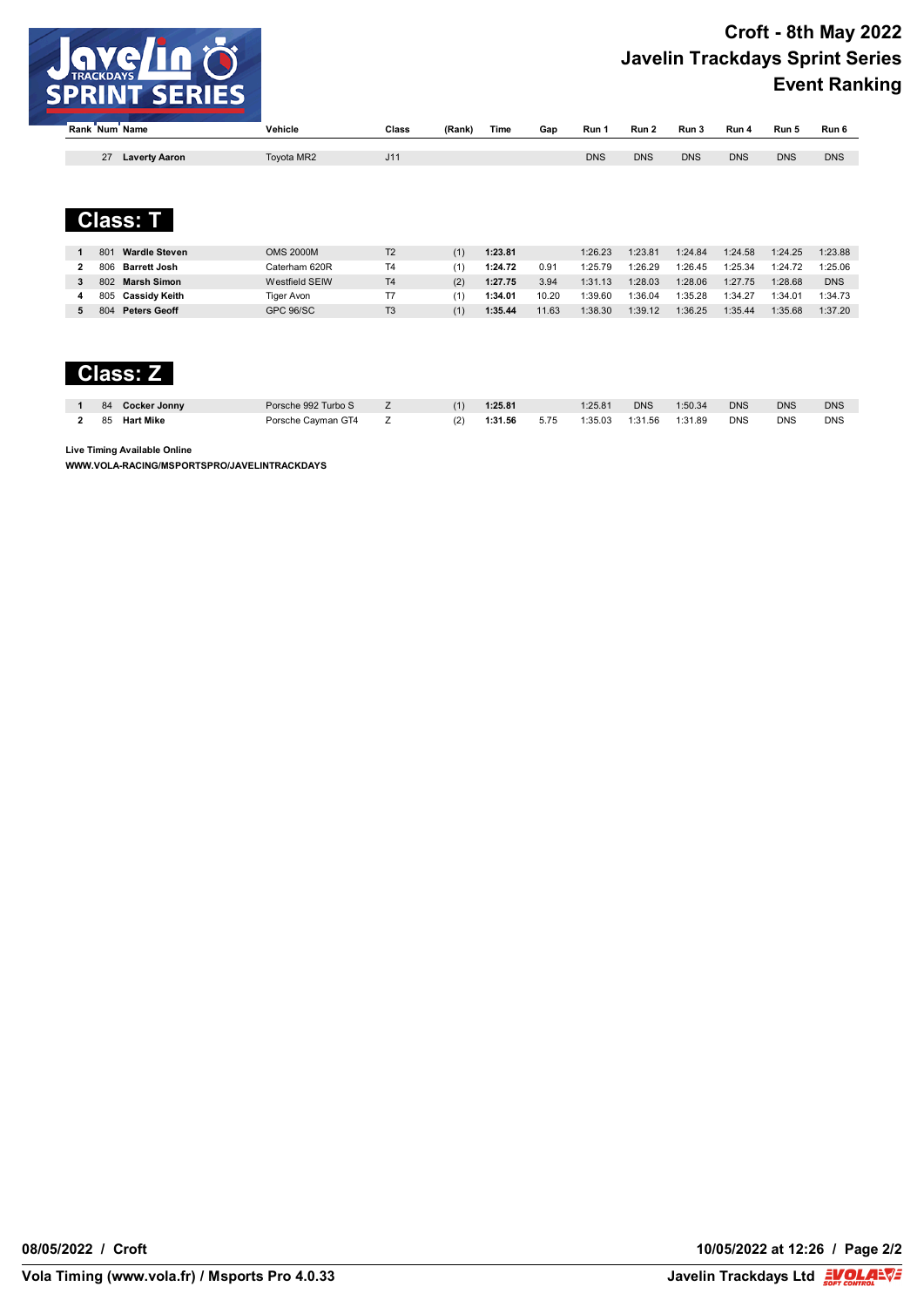

|                         |    | Rank Num Name          | Vehicle           | Class           | (Rank) | Time    | Gap   | Run 1   | Run 2      | Run 3   | Run 4      | Run 5      | Run 6      |
|-------------------------|----|------------------------|-------------------|-----------------|--------|---------|-------|---------|------------|---------|------------|------------|------------|
|                         |    |                        |                   |                 |        |         |       |         |            |         |            |            |            |
|                         |    |                        |                   |                 |        |         |       |         |            |         |            |            |            |
|                         |    | <b>Class: J01P</b>     |                   |                 |        |         |       |         |            |         |            |            |            |
|                         |    |                        |                   |                 |        |         |       |         |            |         |            |            |            |
| 1                       | 30 | <b>Fulcher Clive</b>   | Subaru Impreza    | J01P            | (1)    | 1:29.77 |       | 1:34.69 | 1:48.23    | 1:37.72 | 1:32.97    | 1:32.67    | 1:29.77    |
| 2                       | 4  | <b>Smith Adrian</b>    | Toyota Yaris GR   | J01P            | (2)    | 1:29.81 | 0.04  | 1:34.43 | 1:32.79    | 1:34.42 | 1:31.58    | 1:30.10    | 1:29.81    |
| 3                       | 83 | <b>Apthorpe Paul</b>   | Subaru Impreza    | J01P            | (3)    | 1:37.08 | 7.31  | 1:44.24 | <b>DNS</b> | 1:40.86 | 1:39.44    | 1:37.09    | 1:37.08    |
|                         |    |                        |                   |                 |        |         |       |         |            |         |            |            |            |
|                         |    |                        |                   |                 |        |         |       |         |            |         |            |            |            |
|                         |    |                        |                   |                 |        |         |       |         |            |         |            |            |            |
|                         |    | <b>Class: J01S</b>     |                   |                 |        |         |       |         |            |         |            |            |            |
|                         |    |                        |                   |                 |        |         |       |         |            |         |            |            |            |
|                         | 3  | <b>Johnson Dale</b>    | McLaren           | J01S            | (1)    | 1:30.61 |       | 1:33.83 | 1:31.52    | 1:33.55 | 1:31.64    | 1:30.61    | 1:31.62    |
| 2                       | 57 | <b>Heer Tin</b>        | Nissan R35 GTR    | J01S            | (2)    | 1:40.06 | 9.45  | 1:48.57 | 1:44.63    | 1:43.55 | 1:41.02    | 1:40.06    | 1:40.31    |
|                         |    |                        |                   |                 |        |         |       |         |            |         |            |            |            |
|                         |    |                        |                   |                 |        |         |       |         |            |         |            |            |            |
|                         |    |                        |                   |                 |        |         |       |         |            |         |            |            |            |
|                         |    | <b>Class: J02</b>      |                   |                 |        |         |       |         |            |         |            |            |            |
|                         |    |                        |                   |                 |        |         |       |         |            |         |            |            |            |
|                         | 2  | <b>Wright Richard</b>  | Subaru Impreza    | J <sub>02</sub> | (1)    | 1:29.86 |       | 1:32.61 | 1:31.75    | 1:30.73 | 1:29.86    | 1:54.76    | 1:50.19    |
| $\mathbf 2$             | 12 | <b>Greaves Roger</b>   | Toyota Celica     | J02             | (2)    | 1:29.89 | 0.03  | 1:31.18 | 1:29.94    | 1:31.95 | 1:29.89    | 1:31.89    | 1:30.80    |
|                         |    |                        |                   |                 |        |         |       |         |            |         |            |            |            |
|                         |    |                        |                   |                 |        |         |       |         |            |         |            |            |            |
|                         |    |                        |                   |                 |        |         |       |         |            |         |            |            |            |
|                         |    | <b>Class: J03</b>      |                   |                 |        |         |       |         |            |         |            |            |            |
|                         |    |                        |                   |                 |        |         |       |         |            |         |            |            |            |
| 1                       | 7  | <b>Green Mike</b>      | Lotus Exige       | J <sub>03</sub> | (1)    | 1:30.15 |       | 1:32.95 | 1:31.12    | 1:32.79 | 1:32.07    | 1:31.34    | 1:30.15    |
| $\mathbf 2$             | 15 | <b>Kearsley Graham</b> | Subaru Impreza P1 | J03             | (2)    | 1:34.37 | 4.22  | 1:35.58 | 1:36.38    | 1:36.75 | 1:35.58    | 1:34.37    | 1:34.60    |
| 3                       | 24 | <b>Wright Paul</b>     | Subaru Impreza    | J <sub>03</sub> | (3)    | 1:37.44 | 7.29  | 1:46.26 | 1:40.78    | 1:39.32 | 1:37.44    | 1:40.53    | <b>DNS</b> |
|                         |    |                        |                   |                 |        |         |       |         |            |         |            |            |            |
|                         |    |                        |                   |                 |        |         |       |         |            |         |            |            |            |
|                         |    |                        |                   |                 |        |         |       |         |            |         |            |            |            |
|                         |    | Class: J04             |                   |                 |        |         |       |         |            |         |            |            |            |
|                         |    |                        |                   |                 |        |         |       |         |            |         |            |            |            |
| 1                       | 59 | <b>Snell Chris</b>     | Mitsubishi Evo 6  | J <sub>04</sub> | (1)    | 1:35.59 |       | 1:42.37 | 1:35.59    | 1:38.18 | 1:39.88    | 1:36.56    | 1:38.98    |
| 2                       | 58 | <b>Hadfield Marc</b>   | Honda Civic VTI   | J <sub>04</sub> | (2)    | 1:36.37 | 0.78  | 1:41.19 | 1:38.53    | 1:40.65 | 1:38.10    | 1:36.37    | 1:36.79    |
| 3                       | 87 | <b>Telfer Steven</b>   | Subaru Impreza    | J <sub>04</sub> | (3)    | 1:43.73 | 8.14  | 1:51.54 | 2:02.09    | 1:43.73 | 2:06.56    | 2:02.11    | <b>DNS</b> |
| 4                       | 86 | <b>Telfer Harrison</b> | Subaru Impreza    | J <sub>04</sub> | (4)    | 1:46.68 | 11.09 | 2:09.10 | 1:46.68    | 1:56.82 | 1:53.40    | 2:02.23    | <b>DNS</b> |
|                         |    |                        |                   |                 |        |         |       |         |            |         |            |            |            |
|                         |    |                        |                   |                 |        |         |       |         |            |         |            |            |            |
|                         |    |                        |                   |                 |        |         |       |         |            |         |            |            |            |
|                         |    | <b>Class: J05</b>      |                   |                 |        |         |       |         |            |         |            |            |            |
|                         |    |                        |                   |                 |        |         |       |         |            |         |            |            |            |
| 1                       | 61 | Szymczykiewicz Tomasz  | Honda Type R      | J05             | (1)    | 1:35.23 |       | 1:39.66 | 1:37.42    | 1:38.17 | 1:35.23    | 1:36.15    | 1:38.57    |
| $\overline{\mathbf{2}}$ | 18 | <b>Inman Mike</b>      | Mazda MX5         | J05             | (2)    | 1:35.39 | 0.16  | 1:36.14 | 1:35.39    | 1:49.89 | <b>DNS</b> | <b>DNS</b> | <b>DNS</b> |
| 3                       | 34 | Sample Richard         | Vauxhall VX220    | J05             | (3)    | 1:38.50 | 3.27  | 1:42.18 | 1:39.52    | 1:38.87 | 1:38.50    | 1:39.51    | 1:39.43    |
| 4                       | 60 | <b>Stewart Charlie</b> | Renault Twingo    | J05             | (4)    | 1:43.18 | 7.95  | 1:43.93 | 1:43.18    | 1:44.86 | 1:44.11    | 1:43.18    | 1:50.34    |
| 5                       | 35 | <b>Daniels Paul</b>    | Subaru Impreza    | J05             | (5)    | 1:45.02 | 9.79  | 1:45.62 | 1:45.03    | 1:45.62 | 1:47.89    | 1:45.02    | <b>DNS</b> |
|                         |    |                        |                   |                 |        |         |       |         |            |         |            |            |            |
|                         |    |                        |                   |                 |        |         |       |         |            |         |            |            |            |
|                         |    |                        |                   |                 |        |         |       |         |            |         |            |            |            |
|                         |    | <b>Class: J06</b>      |                   |                 |        |         |       |         |            |         |            |            |            |
|                         |    |                        |                   |                 |        |         |       |         |            |         |            |            |            |
| 1                       | 88 | <b>Stott Jason</b>     | Yaris GR          | J06             | (1)    | 1:32.11 |       | 1:35.66 | 1:34.13    | 1:56.77 | 1:32.33    | 1:33.66    | 1:32.11    |
| $\mathbf{2}$            | 9  | <b>Cutler Phil</b>     | Toyota MR2        | J06             | (2)    | 1:35.75 | 3.64  | 1:37.75 | 1:36.76    | 1:36.29 | 1:36.51    | 1:35.88    | 1:35.75    |
| 3                       | 20 | <b>Blighton Lauren</b> | Toyota Yaris GR   | J06             | (3)    | 1:37.55 | 5.44  | 1:37.55 | 1:39.13    | 1:38.37 | 1:37.82    | 1:37.72    | 1:37.88    |
| 4                       | 48 | <b>Barnes Ray</b>      | Toyota Yaris GR   | J06             | (4)    | 1:40.67 | 8.56  | 1:46.51 | 1:43.89    | 1:40.81 | 1:41.41    | 1:41.08    | 1:40.67    |
| 5                       | 29 | <b>McKay Richard</b>   | Toyota Yaris GR   | J06             | (5)    | 1:41.72 | 9.61  | 1:45.76 | 1:44.57    | 1:43.14 | 1:45.58    | 1:43.02    | 1:41.72    |

#### **Class: J07**

| <b>Fletcher Andrew</b><br>22 | Renault Clio | J <sub>07</sub> |     | 1:35.74 |      | 1:37.92 | 1:38.02 | 2:03.08 | 1:37.00 | 1:36.80 | 1:35.74 |
|------------------------------|--------------|-----------------|-----|---------|------|---------|---------|---------|---------|---------|---------|
| Martin Simon<br>64           | Mini R53     | J07             | (2  | 1:36.39 | 0.65 | 1:38.73 | 1:37.51 | :37.82  | 1:38.07 | 1:36.39 | 1:36.72 |
| <b>Dring Garry</b><br>33     | Mazda MX5    | J <sub>07</sub> | (3) | 1:37.19 | .45  | 1:40.21 | 1:37.19 | 1:38.44 | 1:38.52 | 1:37.46 | 1:38.04 |
| <b>Moxon Matt</b><br>21      | Honda Civic  | J07             |     | 1:38.66 | 2.92 | 1:42.46 | 1:41.30 | :40.68  | 1:39.71 | :39.67  | 1:38.66 |

62 **Adams Tom** Audi TT J06 (6) **1:44.10** 11.99 1:44.56 1:44.58 1:44.56 1:44.10 DNS DNS

#### **08/05/2022 / Croft 10/05/2022 at 12:24 / Page 1/3**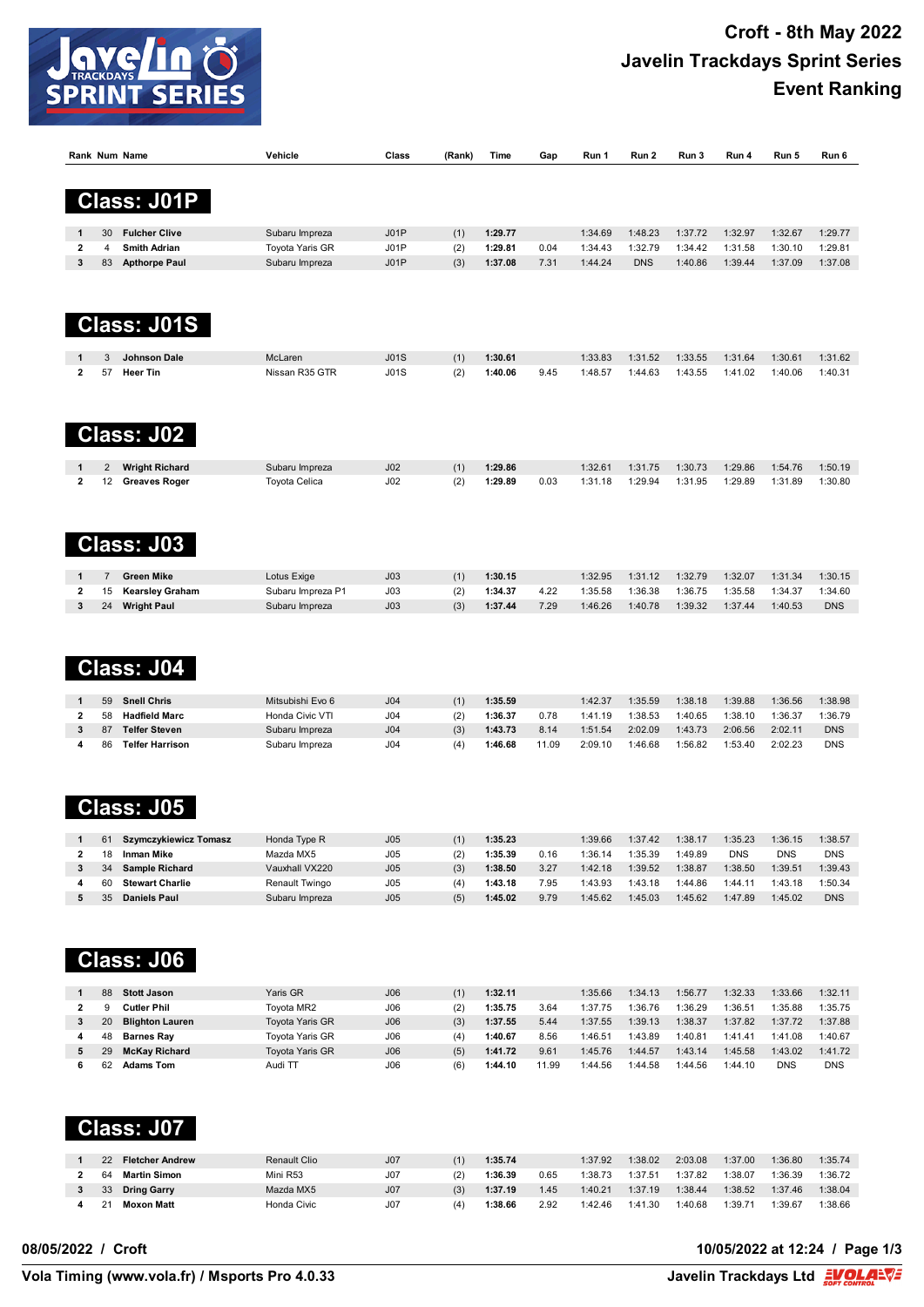

|    |    | Rank Num Name         | Vehicle                  | Class           | (Rank) | Time    | Gap   | Run 1   | Run 2   | Run 3   | Run 4      | Run 5      | Run 6      |
|----|----|-----------------------|--------------------------|-----------------|--------|---------|-------|---------|---------|---------|------------|------------|------------|
|    |    |                       |                          |                 |        |         |       |         |         |         |            |            |            |
| 5  | 25 | <b>Concannon Phil</b> | Ford Cortina             | J <sub>07</sub> | (5)    | 1:38.74 | 3.00  | 1:41.14 | 1:40.44 | 1:40.45 | 1:39.01    | 1:38.74    | 1:39.78    |
| 6  | 17 | <b>Andrade Rob</b>    | Renault Clio 4 Cup       | J <sub>07</sub> | (6)    | 1:40.18 | 4.44  | 1:42.75 | 1:40.18 | 1:41.11 | <b>DNS</b> | <b>DNS</b> | <b>DNS</b> |
|    | 72 | <b>Baister Daniel</b> | <b>BMW Mini Cooper S</b> | J <sub>07</sub> | (7)    | 1:40.41 | 4.67  | 1:43.06 | 1:45.19 | 1:42.11 | 1:41.38    | 1:40.41    | 1:40.45    |
| 8  | 89 | Dixon Gary            | Vauxhall Astra GTE       | J <sub>07</sub> | (8)    | 1:41.03 | 5.29  | 1:45.75 | 1:43.59 | 1:41.26 | 1:42.04    | 1:41.03    | 1:41.85    |
| 9  | 73 | <b>Baister Philip</b> | <b>BMW Mini Cooper S</b> | J <sub>07</sub> | (9)    | 1:43.52 | 7.78  | 1:44.98 | 1:43.64 | 1:44.29 | 1:43.52    | 1:43.62    | 1:44.53    |
| 10 | 52 | <b>Woodcock Chris</b> | <b>BMW Compact</b>       | J <sub>07</sub> | (10)   | 1:43.60 | 7.86  | 1:49.06 | 1:43.73 | 1:44.71 | 1:43.89    | 1:44.35    | 1:43.60    |
| 11 | 63 | <b>Adams Fraser</b>   | Vauxhall Corsa VXR       | J <sub>07</sub> | (11)   | 1:49.29 | 13.55 | 1:53.35 | 1:49.35 | 1:49.92 | 1:49.29    | <b>DNS</b> | <b>DNS</b> |
| 12 | 47 | Jo Andrade            | Renault Clio 4 Cup       | J <sub>07</sub> | (12)   | 1:51.42 | 15.68 | 1:51.42 | 1:52.93 | :54.80  | 1:58.11    | 1:56.10    | 1:57.61    |
| 13 | 69 | <b>Hewitt Harvey</b>  | Mini Cooper S            | J <sub>07</sub> | (13)   | 1:56.01 | 20.27 | 2:02.99 | 2:02.08 | 2:00.84 | 2:02.13    | 1:56.26    | 1:56.01    |
| 14 | 93 | <b>Hewitt Will</b>    | Mini Cooper S            | J <sub>07</sub> | (14)   | 1:56.31 | 20.57 | 2:10.79 | 2:03.59 | 2:10.53 | 2:07.78    | 1:59.84    | 1:56.31    |

# **Class: J08**

| 39<br><b>Caldicott Andrew</b> | Honda Civic Type R | J08 | (1)<br>1:42.22 | 1:46.24 | 1:43.26 | 1:42.77 | 1:44.04 | 1:45.08 | 1:42.22 |
|-------------------------------|--------------------|-----|----------------|---------|---------|---------|---------|---------|---------|

## **Class: J09**

|     | <b>Turner Geoffrey</b> | Mazda MX5          | J <sub>09</sub> |     | 1:35.40 |       | 1:37.55 | 1:37.17 | 1:37.01 | 1:35.44 | 1:35.59 | 1:35.40 |
|-----|------------------------|--------------------|-----------------|-----|---------|-------|---------|---------|---------|---------|---------|---------|
| 28  | Yates lan              | Renault Clio 172   | J09             |     | 1:36.86 | .46   | :39.49  | 1:37.80 | 1:38.44 | 1:37.78 | 1:38.04 | 1:36.86 |
| 90  | Williamson Luke        | VW Golf            | J <sub>09</sub> | (3) | 1:41.74 | 6.34  | 1:44.22 | 1:41.98 | 1:42.52 | 1:41.90 | 1:41.74 | 1:42.23 |
| -53 | <b>Cotterill Peter</b> | Renault 5 GT Turbo | J09             | (4  | 1:57.06 | 21.66 | 2:04.71 | 2:02.65 | 1:59.93 | 1:57.06 | 2:00.02 | 1:57.43 |

#### **Class: J10**

|   | 36 | <b>Anchor Mike</b>        | Tovota GT86        | J10 |     | 1:39.32 |       | 1:41.09 | 1:39.81 | 1:40.58 | 1:39.32 | 1:40.29 | 1:40.30    |
|---|----|---------------------------|--------------------|-----|-----|---------|-------|---------|---------|---------|---------|---------|------------|
|   | 67 | Tirado Santos             | Abarth 124 Spider  | J10 | (2) | 1:40.05 | 0.73  | 1:43.51 | 1:41.33 | 1:42.36 | 1:40.47 | 1:40.05 | 1:40.19    |
| 3 | 40 | <b>Cooper Ben</b>         | Honda Civic Type R | J10 | (3) | 1:42.63 | 3.31  | 1:44.16 | 1:44.80 | 1:44.89 | 1:42.63 | 1:43.59 | 1:43.14    |
| 4 | 4  | <b>Hovie Geoff</b>        | Mazda MX5          | J10 | (4) | 1:44.09 | 4.77  | 1:45.48 | 1:44.93 | 1:45.11 | 1:45.14 | 1:44.09 | 1:44.17    |
| 5 | 91 | <b>Wilson Jack</b>        | Renault Clio       | J10 | (5) | 1:45.01 | 5.69  | 1:51.30 | 1:47.69 | 1:47.95 | 1:46.25 | 1:46.83 | 1:45.01    |
|   | 45 | <b>Thomas Christopher</b> | Mazda MX5          | J10 | (6) | 1:45.91 | 6.59  | 1:48.10 | 2:03.11 | 1:48.12 | 1:46.31 | 1:45.91 | 1:47.51    |
|   | 43 | Dixon Paul                | Renault Clio 182   | J10 | (7) | 1:48.32 | 9.00  | 1:50.53 | 1:49.93 | 1:48.70 | 1:48.32 | 1:50.58 | <b>DNS</b> |
|   | 65 | Nichols Luke              | Mazda MX5          | J10 | (8) | 1:52.05 | 12.73 | 2:02.01 | 1:58.03 | :55.91  | 1:52.57 | 1:53.93 | 1:52.05    |
|   | 66 | <b>Nichols Robert</b>     | Mazda MX5          | J10 | (9) | 2:07.94 | 28.62 | 2:19.10 | 2:12.22 | 2:07.94 | 2:08.00 | 2:08.99 | 2:08.31    |

## **Class: J11**

| 92 | <b>Rhodes Kevin</b>  | Mazda MX5     | J1 <sup>1</sup> |     | 1:42.65 |      | 1:44.67 | 1:43.22 | 1:44.94 | 1:42.65    | 1:42.86 | 1:42.96    |
|----|----------------------|---------------|-----------------|-----|---------|------|---------|---------|---------|------------|---------|------------|
| 32 | Farmer Michael       | Tovota Celica | J1 <sup>4</sup> | (2) | 1:43.41 | 0.76 | 1:46.77 | 1:44.59 | 1:43.67 | 1:43.41    | 1:44.18 | 1:44.29    |
|    | 68 Rowe David        | Tovota MR2    | J11             | (3) | 1:45.46 | 2.81 | 1:49.61 | 1:47.21 | 1:47.37 | 1:45.46    | 1:47.50 | 1:46.00    |
|    | <b>Laverty Aaron</b> | Tovota MR2    | J1              |     |         |      | DNS     | DNS     | DNS     | <b>DNS</b> | DNS     | <b>DNS</b> |

## **Class: J12**

| 26 | <b>Thorpe Tom</b>      | Toyota Celica           | J12 |     | 1:40.96 |       | 1:42.18 | 1:41.72 | 1:40.97 | 1:41.04 | 1:43.20 | 1:40.96 |
|----|------------------------|-------------------------|-----|-----|---------|-------|---------|---------|---------|---------|---------|---------|
| 99 | <b>Pearson Richard</b> | Toyota Celica           | J12 |     | 1:41.17 | 0.21  | :46.94  | 1:44.28 | 1:44.91 | 1:45.78 | 1:41.17 | 1:43.63 |
| 42 | <b>Ablett Tim</b>      | <b>Tovota Celica GT</b> | J12 | (3) | 1:48.15 | 7.19  | 1:50.00 | 1:49.09 | 1:49.21 | 1:49.77 | 1:49.19 | 1:48.15 |
| 94 | <b>Thomas Paul</b>     | Lexus Ct200h Sport      | J12 |     | 1:53.19 | 12.23 | 1:58.24 | 1:55.33 | 1:53.19 | 1:55.17 | 1:54.39 | 1:54.77 |

# **Class: J13**

|    | 55 | <b>Barnes Thomas</b>    | Leyland Mini       | J13 | (1) | 1:42.78 |      | 1:47.15     | 1:44.74 | 1:43.08 | 1:43.21      | 1:43.14 | 1:42.78 |
|----|----|-------------------------|--------------------|-----|-----|---------|------|-------------|---------|---------|--------------|---------|---------|
|    | 38 | <b>Birch Kris</b>       | Ford Fiesta        | J13 | (2) | 1:42.97 | 0.19 | 1:45.87     | 1:43.68 | 1:45.65 | 1:44.37      | 1:42.97 | 1:48.89 |
|    | 37 | O'Toole Liam            | Mazda MX5          | J13 | (3) | 1:43.92 | .14  | 1:45.30     | 1:46.20 | 1:45.10 | 1:44.58      | 1:44.10 | 1:43.92 |
|    | 96 | <b>Howdle Richard</b>   | Mazda MX5          | J13 | (4) | 1:45.12 | 2.34 | 1:45.12     | 1:45.27 | 1:46.51 | 1:47.<br>.15 | 1:46.95 | 1:47.61 |
| 5. |    | <b>Stephens Charlie</b> | Suzuki Swift Sport | J13 | (5) | 1:45.62 | 2.84 | <b>DISQ</b> | 1:46.67 | 1:48.14 | 1:45.86      | 1:56.06 | 1:45.62 |
| 6  |    | Dean Jaik               | Renault Twingo     | J13 | (6) | 1:45.97 | 3.19 | 1:49.47     | DNF     | 1:48.83 | 1:48.60      | 1:47.20 | 1:45.97 |
|    | 44 | Moore Ben               | Ford Fiesta Mk3    | J13 | (7) | 1:46.71 | 3.93 | 1:48.46     | 1:46.71 | 1:48.98 | 1:48.59      | 1:48.60 | 1:49.36 |
|    | 95 | <b>Handy Steve</b>      | Mazda MX5          | J13 | (8) | 1:47.84 | 5.06 | 1:48.86     | 1:48.55 | 1:48.26 | 1:47.84      | 1:48.15 | 1:48.08 |

#### **08/05/2022 / Croft 10/05/2022 at 12:24 / Page 2/3**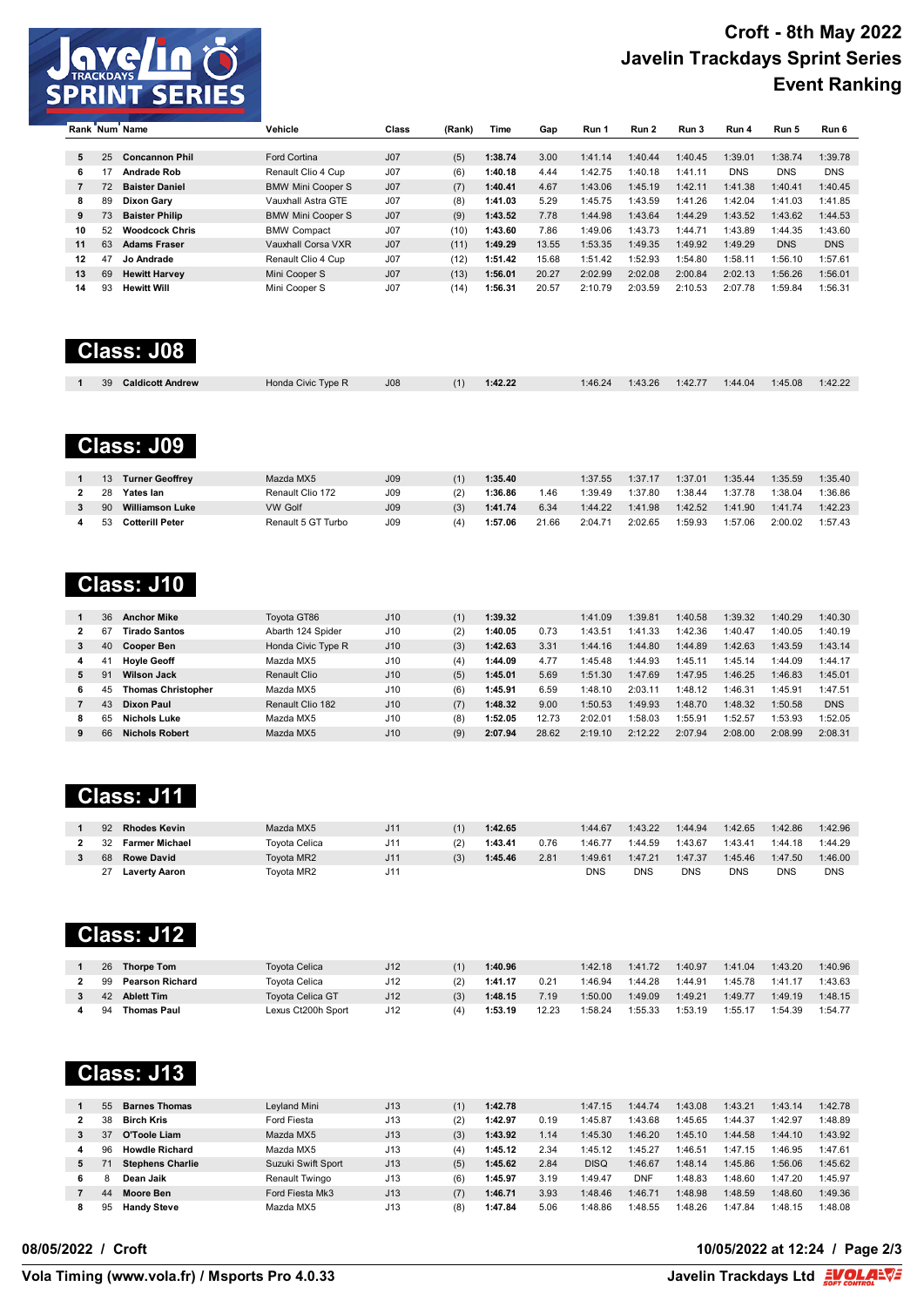

| Rank Num Name                                              | Vehicle                         | Class                            | (Rank) | Time    | Gap  | Run 1              | Run 2              | Run 3              | Run 4              | Run 5      | Run 6                 |
|------------------------------------------------------------|---------------------------------|----------------------------------|--------|---------|------|--------------------|--------------------|--------------------|--------------------|------------|-----------------------|
| 70 Potter Anthony<br>9                                     | Mazda Eunos Roadster            | J13                              | (9)    | 1:49.55 | 6.77 | 1:51.32            | 1:51.05            | 1:50.50            | 1:50.85            | 1:50.84    | 1:49.55               |
|                                                            |                                 |                                  |        |         |      |                    |                    |                    |                    |            |                       |
| <b>Class: J14</b>                                          |                                 |                                  |        |         |      |                    |                    |                    |                    |            |                       |
| 97 Jaggard Sam                                             | Citroen Saxo VTS                | J14                              | (1)    | 1:50.97 |      | 1:56.65            | 1:55.75            | 1:54.56            | 1:52.49            | 1:50.97    | 1:51.43               |
| <b>Class: J16</b>                                          |                                 |                                  |        |         |      |                    |                    |                    |                    |            |                       |
| 50 Coldron Stuart                                          | Mini                            | J16                              | (1)    | 2:03.80 |      | 2:04.95            | 2:04.77            | 2:08.90            | 2:04.25            | 2:04.96    | 2:03.80               |
| <b>Class: Z</b>                                            |                                 |                                  |        |         |      |                    |                    |                    |                    |            |                       |
| 84<br><b>Cocker Jonny</b>                                  | Porsche 992 Turbo S             | Z                                | (1)    | 1:25.81 |      | 1:25.81            | <b>DNS</b>         | 1:50.34            | <b>DNS</b>         | <b>DNS</b> | <b>DNS</b>            |
| $\mathbf{2}$<br>85<br><b>Hart Mike</b><br><b>Class: T2</b> | Porsche Cayman GT4              | z                                | (2)    | 1:31.56 | 5.75 | 1:35.03            | 1:31.56            | 1:31.89            | <b>DNS</b>         | <b>DNS</b> | <b>DNS</b>            |
| 801 Wardle Steven<br>1                                     | <b>OMS 2000M</b>                | T <sub>2</sub>                   | (1)    | 1:23.81 |      | 1:26.23            | 1:23.81            | 1:24.84            | 1:24.58            | 1:24.25    | 1:23.88               |
| Class: T3                                                  |                                 |                                  |        |         |      |                    |                    |                    |                    |            |                       |
| 804 Peters Geoff                                           | <b>GPC 96/SC</b>                | T <sub>3</sub>                   | (1)    | 1:35.44 |      | 1:38.30            | 1:39.12            | 1:36.25            | 1:35.44            | 1:35.68    | 1:37.20               |
| <b>Class: T4</b>                                           |                                 |                                  |        |         |      |                    |                    |                    |                    |            |                       |
| 806<br><b>Barrett Josh</b><br>1<br>$\mathbf{2}$            | Caterham 620R<br>Westfield SEIW | T <sub>4</sub><br>T <sub>4</sub> | (1)    | 1:24.72 | 3.03 | 1:25.79<br>1:31.13 | 1:26.29<br>1:28.03 | 1:26.45<br>1:28.06 | 1:25.34<br>1:27.75 | 1:24.72    | 1:25.06<br><b>DNS</b> |
| 802 Marsh Simon<br><b>Class: T7</b>                        |                                 |                                  | (2)    | 1:27.75 |      |                    |                    |                    |                    | 1:28.68    |                       |
| 805 Cassidy Keith                                          | <b>Tiger Avon</b>               | T7                               | (1)    | 1:34.01 |      | 1:39.60            | 1:36.04            | 1:35.28            | 1:34.27            | 1:34.01    | 1:34.73               |

**Live Timing Available Online**

**WWW.VOLA-RACING/MSPORTSPRO/JAVELINTRACKDAYS**

**08/05/2022 / Croft 10/05/2022 at 12:24 / Page 3/3**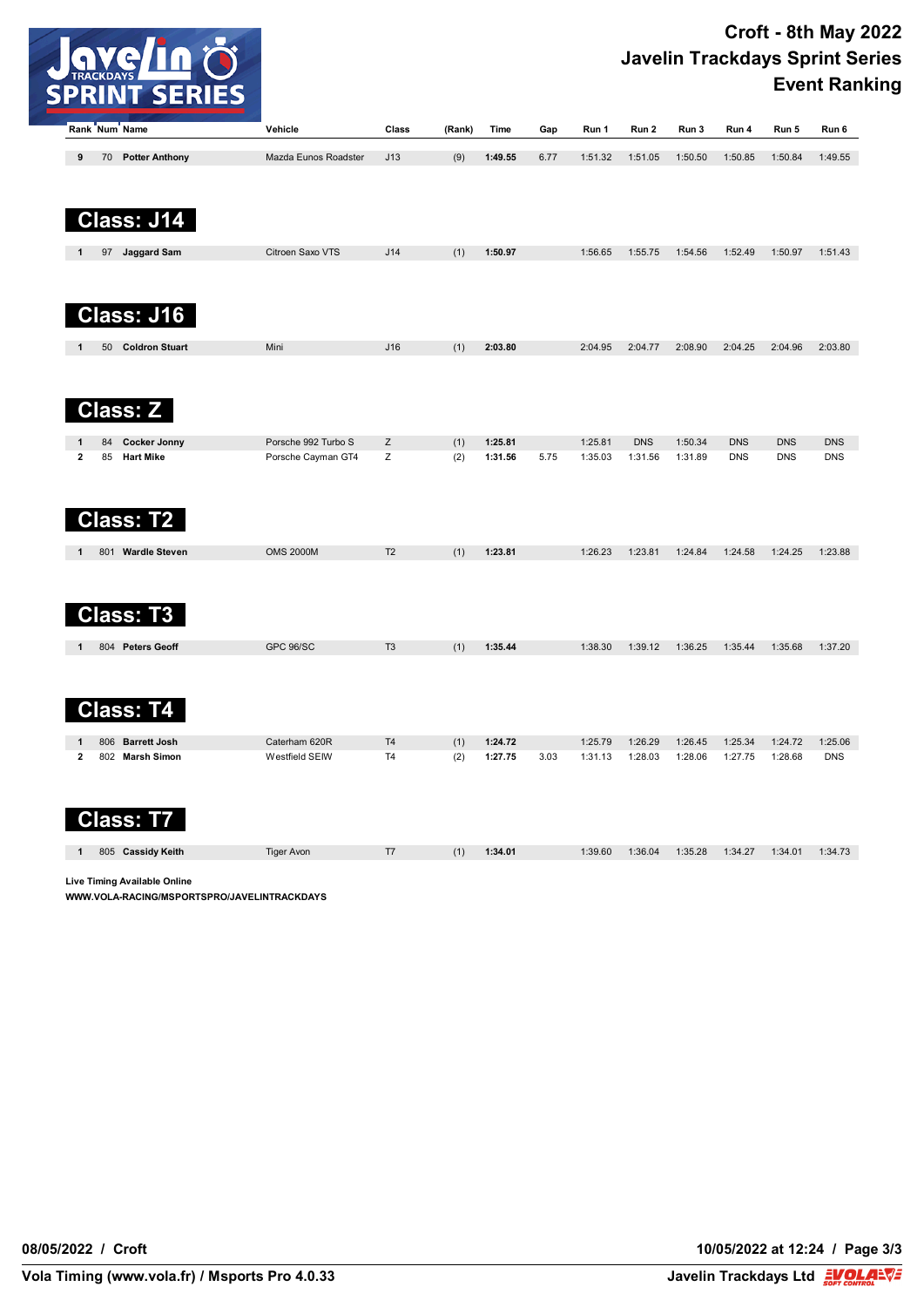

|                |    | Rank Num Name          | Vehicle                 | <b>TSS</b>       | Time    | Gap   | Run 1      | Run 2      | Run 3      | Run 4      | Run 5      | Run 6      |
|----------------|----|------------------------|-------------------------|------------------|---------|-------|------------|------------|------------|------------|------------|------------|
|                |    |                        |                         |                  |         |       |            |            |            |            |            |            |
| 1              | 4  | <b>Smith Adrian</b>    | <b>Tovota Yaris GR</b>  | Pro              | 1:29.81 |       | 1:34.43    | 1:32.79    | 1:34.42    | 1:31.58    | 1:30.10    | 1:29.81    |
| 2              | 12 | <b>Greaves Roger</b>   | Tovota Celica           | Pro              | 1:29.89 | 0.08  | 1:31.18    | 1:29.94    | 1:31.95    | 1:29.89    | 1:31.89    | 1:30.80    |
| 3              | 9  | <b>Cutler Phil</b>     | Toyota MR2              | <b>BP</b>        | 1:35.75 | 5.94  | 1:37.75    | 1:36.76    | 1:36.29    | 1:36.51    | 1:35.88    | 1:35.75    |
| 4              | 20 | <b>Blighton Lauren</b> | <b>Tovota Yaris GR</b>  | A <sub>3</sub> S | 1:37.55 | 7.74  | 1:37.55    | 1:39.13    | 1:38.37    | 1:37.82    | 1:37.72    | 1:37.88    |
| 5              | 36 | <b>Anchor Mike</b>     | Toyota GT86             | <b>CP</b>        | 1:39.32 | 9.51  | 1:41.09    | 1:39.81    | 1:40.58    | 1:39.32    | 1:40.29    | 1:40.30    |
| 6              | 48 | <b>Barnes Ray</b>      | Toyota Yaris GR         | A <sub>3</sub> S | 1:40.67 | 10.86 | 1:46.51    | 1:43.89    | 1:40.81    | 1:41.41    | 1:41.08    | 1:40.67    |
| $\overline{7}$ | 26 | <b>Thorpe Tom</b>      | <b>Toyota Celica</b>    | <b>CP</b>        | 1:40.96 | 11.15 | 1:42.18    | 1:41.72    | 1:40.97    | 1:41.04    | 1:43.20    | 1:40.96    |
| 8              | 99 | <b>Pearson Richard</b> | Toyota Celica           | <b>CP</b>        | 1:41.17 | 11.36 | 1:46.94    | 1:44.28    | 1:44.91    | 1:45.78    | 1:41.17    | 1:43.63    |
| 9              | 29 | <b>McKay Richard</b>   | <b>Tovota Yaris GR</b>  | A <sub>3</sub> S | 1:41.72 | 11.91 | 1:45.76    | 1:44.57    | 1:43.14    | 1:45.58    | 1:43.02    | 1:41.72    |
| 10             | 32 | <b>Farmer Michael</b>  | Tovota Celica           | CP               | 1:43.41 | 13.60 | 1:46.77    | 1:44.59    | 1:43.67    | 1:43.41    | 1:44.18    | 1:44.29    |
| 11             | 68 | <b>Rowe David</b>      | Toyota MR2              | <b>CP</b>        | 1:45.46 | 15.65 | 1:49.61    | 1:47.21    | 1:47.37    | 1:45.46    | 1:47.50    | 1:46.00    |
| 12             | 42 | <b>Ablett Tim</b>      | <b>Toyota Celica GT</b> | CS               | 1:48.15 | 18.34 | 1:50.00    | 1:49.09    | 1:49.21    | 1:49.77    | 1:49.19    | 1:48.15    |
| 13             | 94 | <b>Thomas Paul</b>     | Lexus Ct200h Sport      | <b>CP</b>        | 1:53.19 | 23.38 | 1:58.24    | 1:55.33    | 1:53.19    | 1:55.17    | 1:54.39    | 1:54.77    |
|                | 27 | <b>Laverty Aaron</b>   | Toyota MR2              | <b>CP</b>        |         |       | <b>DNS</b> | <b>DNS</b> | <b>DNS</b> | <b>DNS</b> | <b>DNS</b> | <b>DNS</b> |

**Live Timing Available Online**

**WWW.VOLA-RACING/MSPORTSPRO/JAVELINTRACKDAYS**

**08/05/2022 / Croft 10/05/2022 at 12:39 / Page 1/1**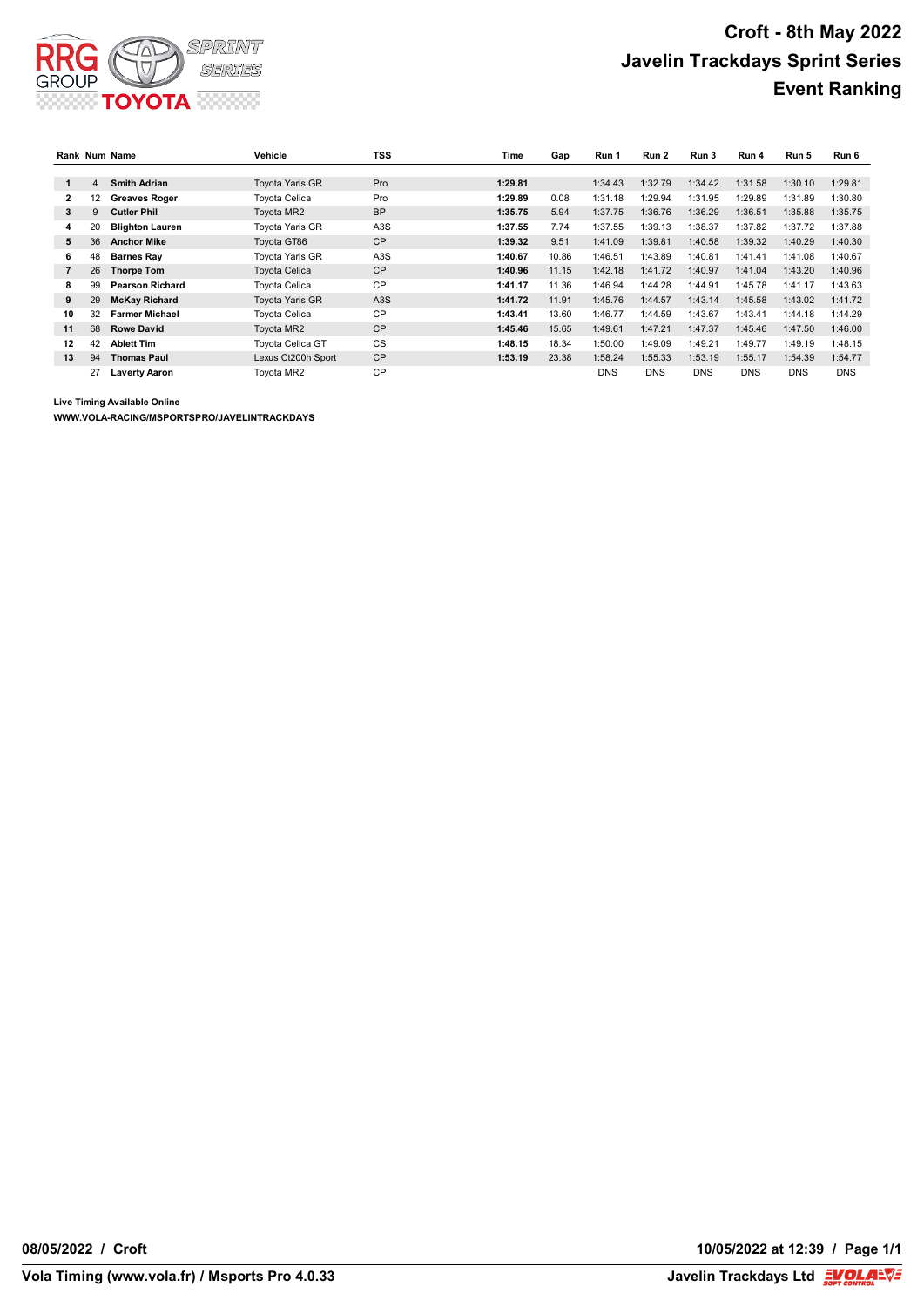

|                         |                | <b>RankNum Name</b>                     | <b>Vehicle</b>                        | <b>Class</b>    | Time               | Gap Sector 1   |              | (Rank)       |
|-------------------------|----------------|-----------------------------------------|---------------------------------------|-----------------|--------------------|----------------|--------------|--------------|
| 1                       | 12             | <b>Greaves Roger</b>                    | <b>Toyota Celica</b>                  | J <sub>02</sub> | 1:31.18            |                | 1.93         | (13)         |
| $\mathbf{2}$            | $\overline{2}$ | <b>Wright Richard</b>                   | Subaru Impreza                        | J <sub>02</sub> | 1:32.61            | 1.43           | 1.68         | (4)          |
| 3                       | $\overline{7}$ | <b>Green Mike</b>                       | Lotus Exige                           | J <sub>03</sub> | 1:32.95            | 1.77           | 1.99         | (17)         |
| $\overline{\mathbf{4}}$ | 3              | <b>Johnson Dale</b>                     | McLaren                               | J01S            | 1:33.83            | 2.65           | 2.21         | (36)         |
| 5                       | $\overline{4}$ | <b>Smith Adrian</b>                     | <b>Toyota Yaris GR</b>                | JO1P            | 1:34.43            | 3.25           | 1.74         | (6)          |
| $\bf 6$                 | 30             | <b>Fulcher Clive</b>                    | Subaru Impreza                        | J01P            | 1:34.69            | 3.51           | 1.61         | (2)          |
| $\overline{7}$          | 15             | <b>Kearsley Graham</b>                  | Subaru Impreza P1                     | J <sub>03</sub> | 1:35.58            | 4.40           | 1.54         | (1)          |
| 8                       | 88             | <b>Stott Jason</b>                      | Yaris GR                              | J06             | 1:35.66            | 4.48           | 1.65         | (3)          |
| $\boldsymbol{9}$        | 18             | <b>Inman Mike</b>                       | Mazda MX5                             | J05             | 1:36.14            | 4.96           | 2.26         | (48)         |
| 10                      | 20             | <b>Blighton Lauren</b>                  | Toyota Yaris GR                       | J06             | 1:37.55            | 6.37           | 1.98         | (16)         |
| 10                      | 13             | <b>Turner Geoffrey</b>                  | Mazda MX5                             | J <sub>09</sub> | 1:37.55            | 6.37           | 2.20         | (32)         |
| 12                      | 9              | <b>Cutler Phil</b>                      | Toyota MR2                            | J06             | 1:37.75            | 6.57           | 1.88         | (10)         |
| 13                      | 22             | <b>Fletcher Andrew</b>                  | <b>Renault Clio</b>                   | J07             | 1:37.92            | 6.74           | 2.33         | (55)         |
| 14                      | 64             | <b>Martin Simon</b>                     | Mini R53                              | J07             | 1:38.73            | 7.55           | 2.22         | (39)         |
| 15                      | 28             | <b>Yates lan</b>                        | Renault Clio 172                      | J <sub>09</sub> | 1:39.49            | 8.31           | 2.09         | (21)         |
| 16                      | 61             | Szymczykiewicz Tomasz Honda Type R      |                                       | J05             | 1:39.66            | 8.48           | 2.43         | (62)         |
| 17                      | 33             | <b>Dring Garry</b>                      | Mazda MX5                             | J07             | 1:40.21            | 9.03           | 2.21         | (36)         |
| 18                      | 36             | <b>Anchor Mike</b>                      | Toyota GT86                           | J10             | 1:41.09            | 9.91           | 2.41         | (60)         |
| 19                      | 25             | <b>Concannon Phil</b>                   | <b>Ford Cortina</b>                   | J07             | 1:41.14            | 9.96           | 2.25         | (46)         |
| 20                      | 58             | <b>Hadfield Marc</b>                    | Honda Civic VTI                       | J04             | 1:41.19            | 10.01          | 2.26         | (48)         |
| 21                      | 34             | <b>Sample Richard</b>                   | Vauxhall VX220                        | J05             | 1:42.18            | 11.00          | 2.05         | (20)         |
| 21                      | 26             | <b>Thorpe Tom</b>                       | Toyota Celica                         | J12             | 1:42.18            | 11.00          | 2.24         | (43)         |
| 23                      | 59             | <b>Snell Chris</b>                      | Mitsubishi Evo 6                      | J04             | 1:42.37            | 11.19          | 2.14         | (25)         |
| 24                      | 21             | <b>Moxon Matt</b>                       | Honda Civic                           | J07             | 1:42.46            | 11.28          | 2.16         | (29)         |
| 25                      | 17             | <b>Andrade Rob</b>                      | Renault Clio 4 Cup                    | J07             | 1:42.75            | 11.57          | 2.16         | (29)         |
| 26                      | 72             | <b>Baister Daniel</b>                   | <b>BMW Mini Cooper S</b>              | J07             | 1:43.06            | 11.88          | 2.20         | (32)         |
| 27                      | 67             | <b>Tirado Santos</b>                    | Abarth 124 Spider                     | J10             | 1:43.51            | 12.33          | 2.14         | (25)         |
| 28                      | 60             | <b>Stewart Charlie</b>                  | Renault Twingo                        | J05             | 1:43.93            | 12.75          | 2.11         | (23)         |
| 29                      | 40             | <b>Cooper Ben</b>                       | Honda Civic Type R                    | J10             | 1:44.16            | 12.98          | 2.24         | (43)         |
| 30                      | 90             | <b>Williamson Luke</b>                  | <b>VW Golf</b>                        | J09             | 1:44.22            | 13.04          | 2.41         | (60)         |
| 31<br>32                | 83             | <b>Apthorpe Paul</b>                    | Subaru Impreza                        | JO1P            | 1:44.24            | 13.06<br>13.38 | 1.80         | (7)          |
| 33                      | 62<br>92       | <b>Adams Tom</b><br><b>Rhodes Kevin</b> | Audi TT                               | J06<br>J11      | 1:44.56            | 13.49          | 1.95<br>2.22 | (14)         |
| 34                      | 73             | <b>Baister Philip</b>                   | Mazda MX5<br><b>BMW Mini Cooper S</b> | J07             | 1:44.67<br>1:44.98 | 13.80          | 2.20         | (39)         |
| 35                      | 96             | <b>Howdle Richard</b>                   | Mazda MX5                             | J13             | 1:45.12            | 13.94          | 2.50         | (32)<br>(65) |
| 36                      | 37             | <b>O'Toole Liam</b>                     | Mazda MX5                             | J13             | 1:45.30            | 14.12          | 2.10         | (22)         |
| 37                      | 41             | <b>Hoyle Geoff</b>                      | Mazda MX5                             | J10             | 1:45.48            | 14.30          | 2.04         | (19)         |
| 38                      | 35             | <b>Daniels Paul</b>                     | Subaru Impreza                        | J05             | 1:45.62            | 14.44          | 1.89         | (11)         |
| 39                      | 89             | <b>Dixon Gary</b>                       | Vauxhall Astra GTE                    | J07             | 1:45.75            | 14.57          | 2.28         | (51)         |
| 40                      | 29             | <b>McKay Richard</b>                    | Toyota Yaris GR                       | J06             | 1:45.76            | 14.58          | 1.90         | (12)         |
| 41                      | 38             | <b>Birch Kris</b>                       | Ford Fiesta                           | J13             | 1:45.87            | 14.69          | 2.45         | (64)         |
| 42                      | 39             | <b>Caldicott Andrew</b>                 | Honda Civic Type R                    | J08             | 1:46.24            | 15.06          | 2.37         | (58)         |
| 43                      | 24             | <b>Wright Paul</b>                      | Subaru Impreza                        | J <sub>03</sub> | 1:46.26            | 15.08          | 1.71         | (5)          |
| 44                      | 48             | <b>Barnes Ray</b>                       | Toyota Yaris GR                       | J06             | 1:46.51            | 15.33          | 2.22         | (39)         |
| 45                      | 32             | <b>Farmer Michael</b>                   | Toyota Celica                         | J11             | 1:46.77            | 15.59          | 2.34         | (56)         |
| 46                      | 99             | <b>Pearson Richard</b>                  | Toyota Celica                         | J12             | 1:46.94            | 15.76          | 2.26         | (48)         |
| 47                      | 55             | <b>Barnes Thomas</b>                    | Leyland Mini                          | J13             | 1:47.15            | 15.97          | 2.21         | (36)         |
| 48                      | 45             | <b>Thomas Christopher</b>               | Mazda MX5                             | J10             | 1:48.10            | 16.92          | 2.28         | (51)         |
| 49                      | 44             | <b>Moore Ben</b>                        | Ford Fiesta Mk3                       | J13             | 1:48.46            | 17.28          | 3.68         | (70)         |
| 50                      | 57             | <b>Heer Tin</b>                         | Nissan R35 GTR                        | J01S            | 1:48.57            | 17.39          | 1.85         | (8)          |
| 51                      | 95             | <b>Handy Steve</b>                      | Mazda MX5                             | J13             | 1:48.86            | 17.68          | 2.36         | (57)         |
| 52                      | 52             | <b>Woodcock Chris</b>                   | <b>BMW Compact</b>                    | J07             | 1:49.06            | 17.88          | 2.13         | (24)         |

**08/05/2022 / Croft 10/05/2022 at 12:28 / Page 1/2**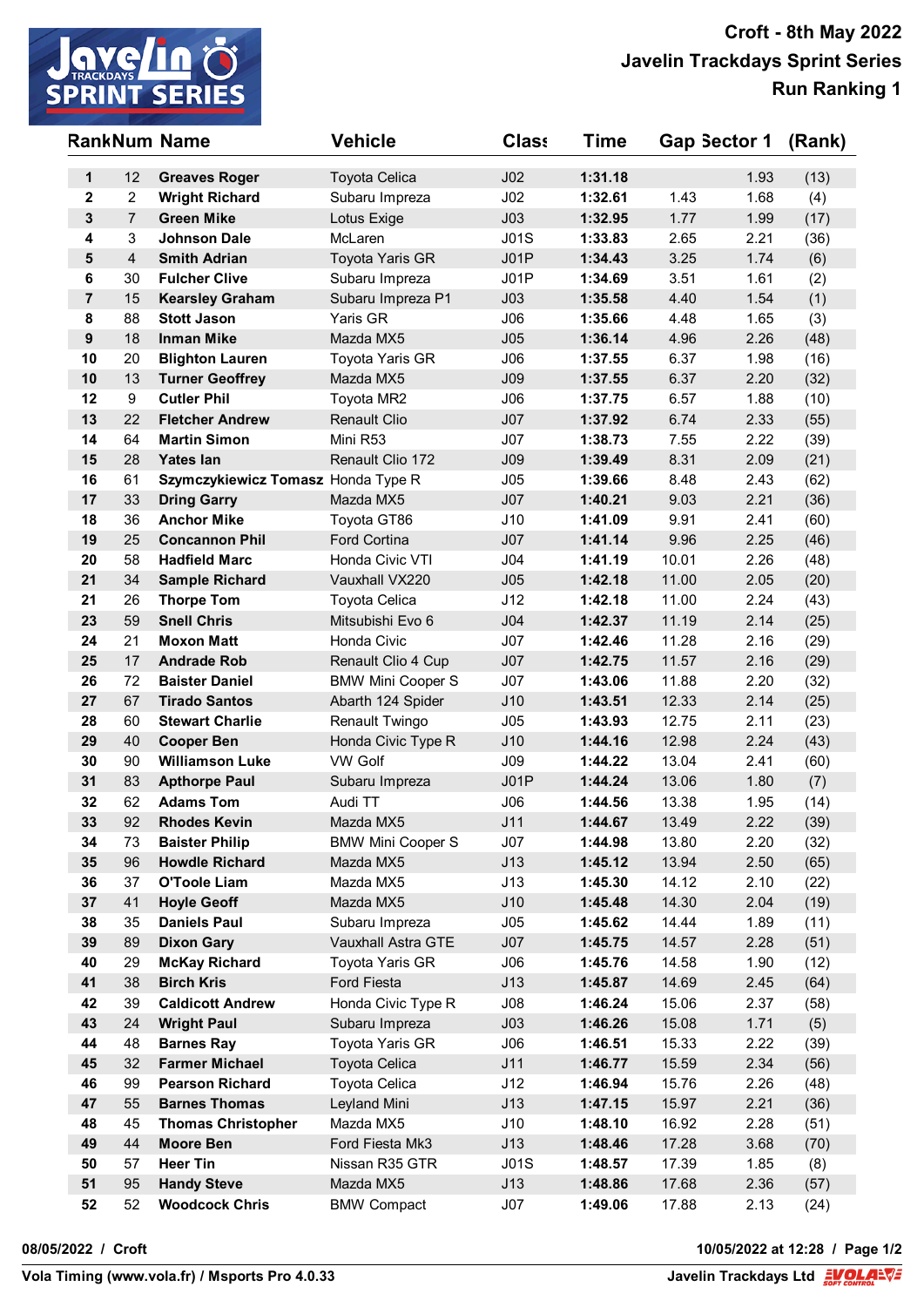

|    |    | <b>RankNum Name</b>     | <b>Vehicle</b>       | <b>Class</b>    | Time        | Gap Sector 1 |      | (Rank) |
|----|----|-------------------------|----------------------|-----------------|-------------|--------------|------|--------|
| 53 | 8  | Dean Jaik               | Renault Twingo       | J13             | 1:49.47     | 18.29        | 2.29 | (53)   |
| 54 | 68 | <b>Rowe David</b>       | Toyota MR2           | J11             | 1:49.61     | 18.43        | 2.00 | (18)   |
|    | 42 | <b>Ablett Tim</b>       |                      |                 | 1:50.00     |              |      |        |
| 55 |    |                         | Toyota Celica GT     | J12             |             | 18.82        | 2.25 | (46)   |
| 56 | 43 | <b>Dixon Paul</b>       | Renault Clio 182     | J10             | 1:50.53     | 19.35        | 2.15 | (28)   |
| 57 | 91 | <b>Wilson Jack</b>      | <b>Renault Clio</b>  | J10             | 1:51.30     | 20.12        | 2.67 | (69)   |
| 58 | 70 | <b>Potter Anthony</b>   | Mazda Eunos Roadster | J13             | 1:51.32     | 20.14        | 2.23 | (42)   |
| 59 | 47 | <b>Jo Andrade</b>       | Renault Clio 4 Cup   | J07             | 1:51.42     | 20.24        | 2.20 | (32)   |
| 60 | 87 | <b>Telfer Steven</b>    | Subaru Impreza       | J <sub>04</sub> | 1:51.54     | 20.36        | 1.87 | (9)    |
| 61 | 63 | <b>Adams Fraser</b>     | Vauxhall Corsa VXR   | J07             | 1:53.35     | 22.17        | 2.52 | (66)   |
| 62 | 97 | <b>Jaggard Sam</b>      | Citroen Saxo VTS     | J14             | 1:56.65     | 25.47        | 2.24 | (43)   |
| 63 | 94 | <b>Thomas Paul</b>      | Lexus Ct200h Sport   | J12             | 1:58.24     | 27.06        | 2.44 | (63)   |
| 64 | 65 | <b>Nichols Luke</b>     | Mazda MX5            | J10             | 2:02.01     | 30.83        | 2.17 | (31)   |
| 65 | 69 | <b>Hewitt Harvey</b>    | Mini Cooper S        | J07             | 2:02.99     | 31.81        | 2.32 | (54)   |
| 66 | 53 | <b>Cotterill Peter</b>  | Renault 5 GT Turbo   | J09             | 2:04.71     | 33.53        | 2.14 | (25)   |
| 67 | 50 | <b>Coldron Stuart</b>   | Mini                 | J16             | 2:04.95     | 33.77        | 2.59 | (68)   |
| 68 | 86 | <b>Telfer Harrison</b>  | Subaru Impreza       | J04             | 2:09.10     | 37.92        | 1.97 | (15)   |
| 69 | 93 | <b>Hewitt Will</b>      | Mini Cooper S        | J07             | 2:10.79     | 39.61        | 2.55 | (67)   |
| 70 | 66 | <b>Nichols Robert</b>   | Mazda MX5            | J10             | 2:19.10     | 47.92        | 2.39 | (59)   |
|    | 27 | <b>Laverty Aaron</b>    | Toyota MR2           | J11             | <b>DNS</b>  |              |      |        |
|    | 71 | <b>Stephens Charlie</b> | Suzuki Swift Sport   | J13             | <b>DISQ</b> |              |      |        |

# **Class: T**

| 806 | <b>Barrett Josh</b>  | Caterham 620R         | Τ4 | 1:25.79 |       | 2.03 | (2) |
|-----|----------------------|-----------------------|----|---------|-------|------|-----|
| 801 | <b>Wardle Steven</b> | OMS 2000M             | Т2 | 1:26.23 | 0.44  | 1.68 | (1) |
| 802 | <b>Marsh Simon</b>   | <b>Westfield SEIW</b> | Τ4 | 1:31.13 | 5.34  | 2.06 | (3) |
| 804 | <b>Peters Geoff</b>  | GPC 96/SC             | T3 | 1:38.30 | 12.51 | 2.06 | (3) |
| 805 | <b>Cassidy Keith</b> | Tiger Avon            | т7 | 1:39.60 | 13.81 | 2.18 | (5) |

## **Class: Z**

|  | 1 84 Cocker Jonny | Porsche 992 Turbo S Z | 1:25.81 |                 | $1.65$ (1) |  |
|--|-------------------|-----------------------|---------|-----------------|------------|--|
|  | 2 85 Hart Mike    | Porsche Cayman GT4 Z  | 1:35.03 | $9.22$ 2.17 (2) |            |  |

**Live Timing Available Online**

**WWW.VOLA-RACING/MSPORTSPRO/JAVELINTRACKDAYS**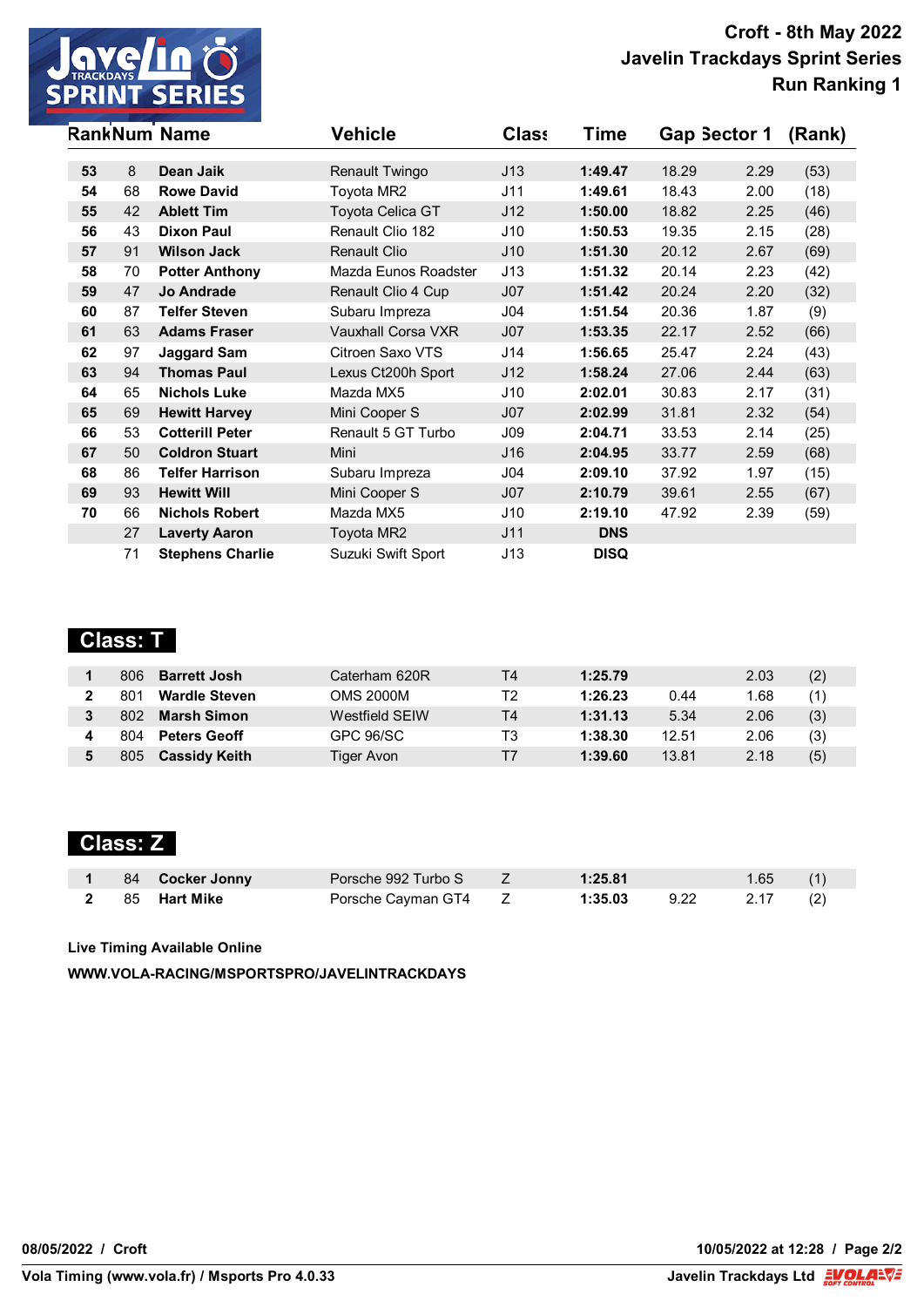

|                         |                | <b>RankNum Name</b>                        | <b>Vehicle</b>                                 | <b>Class</b>    | Time               | Gap Sector 1   |              | (Rank)       |
|-------------------------|----------------|--------------------------------------------|------------------------------------------------|-----------------|--------------------|----------------|--------------|--------------|
| 1                       | 12             | <b>Greaves Roger</b>                       | <b>Toyota Celica</b>                           | J <sub>02</sub> | 1:29.94            |                | 1.94         | (15)         |
| $\mathbf{2}$            | $\overline{7}$ | <b>Green Mike</b>                          | Lotus Exige                                    | J <sub>03</sub> | 1:31.12            | 1.18           | 1.72         | (5)          |
| 3                       | 3              | <b>Johnson Dale</b>                        | McLaren                                        | J01S            | 1:31.52            | 1.58           | 2.18         | (34)         |
| $\overline{\mathbf{4}}$ | $\overline{c}$ | <b>Wright Richard</b>                      | Subaru Impreza                                 | J02             | 1:31.75            | 1.81           | 1.68         | (3)          |
| 5                       | $\overline{4}$ | <b>Smith Adrian</b>                        | <b>Toyota Yaris GR</b>                         | JO1P            | 1:32.79            | 2.85           | 1.63         | (2)          |
| $\bf 6$                 | 88             | <b>Stott Jason</b>                         | Yaris GR                                       | J06             | 1:34.13            | 4.19           | 1.70         | (4)          |
| $\overline{7}$          | 18             | <b>Inman Mike</b>                          | Mazda MX5                                      | J05             | 1:35.39            | 5.45           | 2.20         | (39)         |
| 8                       | 59             | <b>Snell Chris</b>                         | Mitsubishi Evo 6                               | J <sub>04</sub> | 1:35.59            | 5.65           | 1.75         | (6)          |
| $\boldsymbol{9}$        | 15             | <b>Kearsley Graham</b>                     | Subaru Impreza P1                              | J <sub>03</sub> | 1:36.38            | 6.44           | 1.57         | (1)          |
| 10                      | 9              | <b>Cutler Phil</b>                         | Toyota MR2                                     | J06             | 1:36.76            | 6.82           | 1.87         | (12)         |
| 11                      | 13             | <b>Turner Geoffrey</b>                     | Mazda MX5                                      | J09             | 1:37.17            | 7.23           | 2.20         | (39)         |
| 12                      | 33             | <b>Dring Garry</b>                         | Mazda MX5                                      | J07             | 1:37.19            | 7.25           | 2.09         | (23)         |
| 13                      | 61             | Szymczykiewicz Tomasz Honda Type R         |                                                | J05             | 1:37.42            | 7.48           | 2.15         | (30)         |
| 14                      | 64             | <b>Martin Simon</b>                        | Mini R53                                       | J07             | 1:37.51            | 7.57           | 2.23         | (44)         |
| 15                      | 28             | <b>Yates lan</b>                           | Renault Clio 172                               | J <sub>09</sub> | 1:37.80            | 7.86           | 2.03         | (21)         |
| 16                      | 22             | <b>Fletcher Andrew</b>                     | <b>Renault Clio</b>                            | J07             | 1:38.02            | 8.08           | 2.44         | (65)         |
| 17                      | 58             | <b>Hadfield Marc</b>                       | Honda Civic VTI                                | J <sub>04</sub> | 1:38.53            | 8.59           | 2.28         | (54)         |
| 18                      | 20             | <b>Blighton Lauren</b>                     | Toyota Yaris GR                                | J06             | 1:39.13            | 9.19           | 1.79         | (8)          |
| 19                      | 34             | <b>Sample Richard</b>                      | Vauxhall VX220                                 | J05             | 1:39.52            | 9.58           | 1.91         | (14)         |
| 20                      | 36             | <b>Anchor Mike</b>                         | Toyota GT86                                    | J10             | 1:39.81            | 9.87           | 2.31         | (60)         |
| 21                      | 17             | <b>Andrade Rob</b>                         | Renault Clio 4 Cup                             | J07             | 1:40.18            | 10.24          | 2.57         | (67)         |
| 22                      | 25             | <b>Concannon Phil</b>                      | <b>Ford Cortina</b>                            | J07             | 1:40.44            | 10.50          | 2.19         | (38)         |
| 23                      | 24             | <b>Wright Paul</b>                         | Subaru Impreza                                 | J <sub>03</sub> | 1:40.78            | 10.84          | 1.82         | (10)         |
| 24                      | 21             | <b>Moxon Matt</b>                          | Honda Civic                                    | J07             | 1:41.30            | 11.36          | 2.16         | (31)         |
| 25                      | 67             | <b>Tirado Santos</b>                       | Abarth 124 Spider                              | J10             | 1:41.33            | 11.39          | 2.11         | (26)         |
| 26                      | 26             | <b>Thorpe Tom</b>                          | Toyota Celica                                  | J12             | 1:41.72            | 11.78          | 2.18         | (34)         |
| 27                      | 90             | <b>Williamson Luke</b>                     | <b>VW Golf</b>                                 | J09             | 1:41.98            | 12.04          | 2.25         | (45)         |
| 28                      | 60             | <b>Stewart Charlie</b>                     | Renault Twingo                                 | J05             | 1:43.18            | 13.24          | 2.12         | (27)         |
| 29                      | 92             | <b>Rhodes Kevin</b>                        | Mazda MX5                                      | J11             | 1:43.22            | 13.28          | 2.25         | (45)         |
| 30                      | 39             | <b>Caldicott Andrew</b>                    | Honda Civic Type R                             | J08             | 1:43.26            | 13.32          | 2.26         | (49)         |
| 31<br>32                | 89<br>73       | <b>Dixon Gary</b>                          | Vauxhall Astra GTE<br><b>BMW Mini Cooper S</b> | J07<br>J07      | 1:43.59<br>1:43.64 | 13.65<br>13.70 | 2.21         | (41)         |
| 33                      | 38             | <b>Baister Philip</b><br><b>Birch Kris</b> | Ford Fiesta                                    | J13             | 1:43.68            | 13.74          | 2.26<br>2.30 | (49)         |
| 34                      | 52             | <b>Woodcock Chris</b>                      | <b>BMW Compact</b>                             | J07             | 1:43.73            | 13.79          | 2.08         | (58)<br>(22) |
| 35                      | 48             | <b>Barnes Ray</b>                          | Toyota Yaris GR                                | J06             | 1:43.89            | 13.95          | 2.02         | (19)         |
| 36                      | 99             | <b>Pearson Richard</b>                     | <b>Toyota Celica</b>                           | J12             | 1:44.28            | 14.34          | 2.27         | (53)         |
| 37                      | 29             | <b>McKay Richard</b>                       | Toyota Yaris GR                                | J06             | 1:44.57            | 14.63          | 2.09         | (23)         |
| 38                      | 62             | <b>Adams Tom</b>                           | Audi TT                                        | J06             | 1:44.58            | 14.64          | 1.98         | (17)         |
| 39                      | 32             | <b>Farmer Michael</b>                      | Toyota Celica                                  | J11             | 1:44.59            | 14.65          | 2.25         | (45)         |
| 40                      | 57             | <b>Heer Tin</b>                            | Nissan R35 GTR                                 | J01S            | 1:44.63            | 14.69          | 1.87         | (12)         |
| 41                      | 55             | <b>Barnes Thomas</b>                       | Leyland Mini                                   | J13             | 1:44.74            | 14.80          | 2.18         | (34)         |
| 42                      | 40             | <b>Cooper Ben</b>                          | Honda Civic Type R                             | J10             | 1:44.80            | 14.86          | 2.25         | (45)         |
| 43                      | 41             | <b>Hoyle Geoff</b>                         | Mazda MX5                                      | J10             | 1:44.93            | 14.99          | 2.02         | (19)         |
| 44                      | 35             | <b>Daniels Paul</b>                        | Subaru Impreza                                 | J05             | 1:45.03            | 15.09          | 1.85         | (11)         |
| 45                      | 72             | <b>Baister Daniel</b>                      | <b>BMW Mini Cooper S</b>                       | J07             | 1:45.19            | 15.25          | 2.12         | (27)         |
| 46                      | 96             | <b>Howdle Richard</b>                      | Mazda MX5                                      | J13             | 1:45.27            | 15.33          | 2.32         | (61)         |
| 47                      | 37             | <b>O'Toole Liam</b>                        | Mazda MX5                                      | J13             | 1:46.20            | 16.26          | 2.16         | (31)         |
| 48                      | 71             | <b>Stephens Charlie</b>                    | Suzuki Swift Sport                             | J13             | 1:46.67            | 16.73          | 2.44         | (65)         |
| 49                      | 86             | <b>Telfer Harrison</b>                     | Subaru Impreza                                 | J <sub>04</sub> | 1:46.68            | 16.74          | 1.78         | (7)          |
| 50                      | 44             | <b>Moore Ben</b>                           | Ford Fiesta Mk3                                | J13             | 1:46.71            | 16.77          | 2.10         | (25)         |
| 51                      | 68             | <b>Rowe David</b>                          | Toyota MR2                                     | J11             | 1:47.21            | 17.27          | 1.97         | (16)         |
| 52                      | 91             | <b>Wilson Jack</b>                         | Renault Clio                                   | J10             | 1:47.69            | 17.75          | 2.74         | (69)         |

**08/05/2022 / Croft 10/05/2022 at 12:28 / Page 1/2**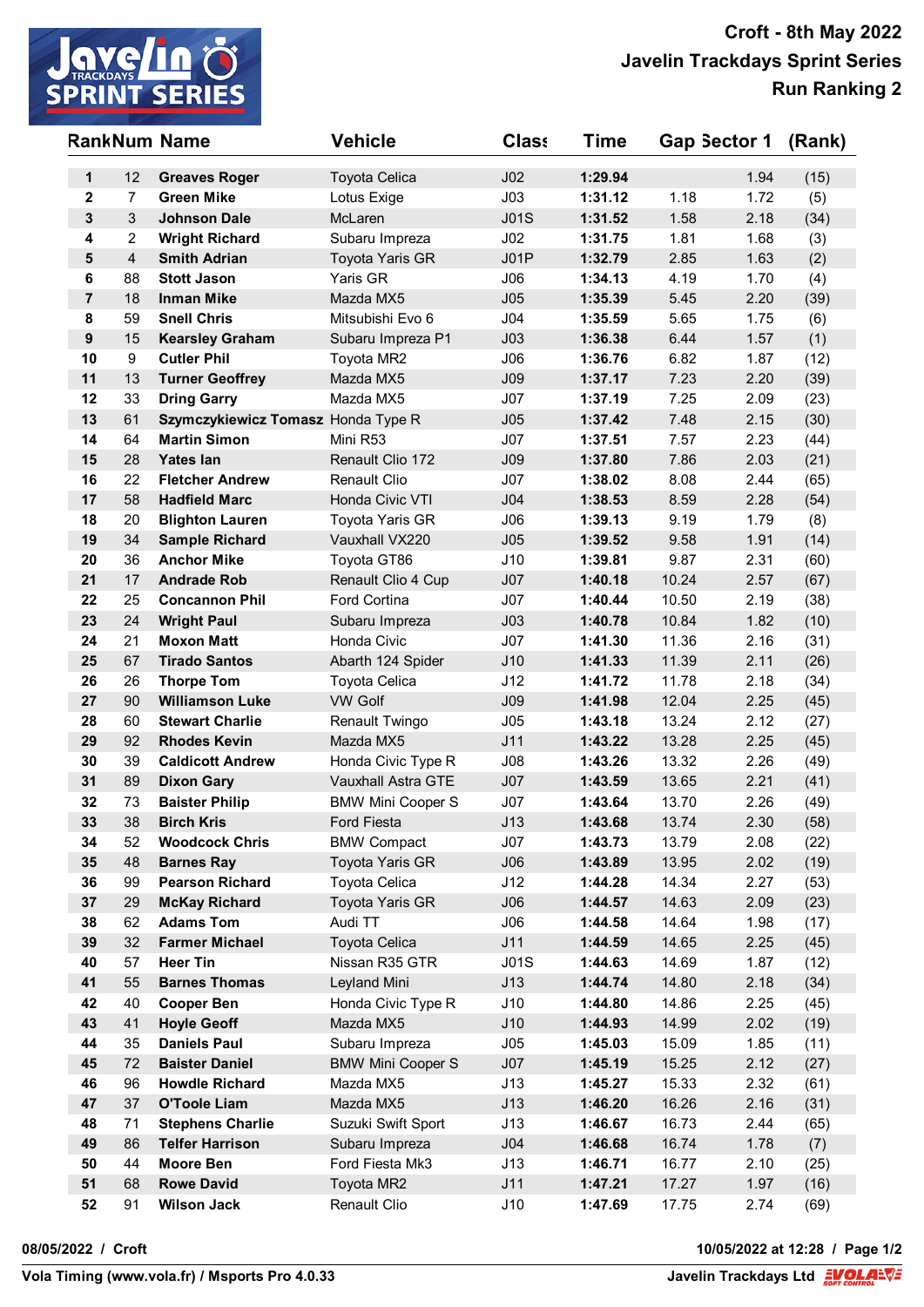

|    |    | <b>RankNum Name</b>       | <b>Vehicle</b>          | <b>Class</b>    | Time       | Gap Sector 1 |      | (Rank) |
|----|----|---------------------------|-------------------------|-----------------|------------|--------------|------|--------|
|    |    |                           |                         |                 |            |              |      |        |
| 53 | 30 | <b>Fulcher Clive</b>      | Subaru Impreza          | J01P            | 1:48.23    | 18.29        | 1.79 | (8)    |
| 54 | 95 | <b>Handy Steve</b>        | Mazda MX5               | J13             | 1:48.55    | 18.61        | 2.35 | (63)   |
| 55 | 42 | <b>Ablett Tim</b>         | <b>Toyota Celica GT</b> | J12             | 1:49.09    | 19.15        | 2.29 | (55)   |
| 56 | 63 | <b>Adams Fraser</b>       | Vauxhall Corsa VXR      | J07             | 1:49.35    | 19.41        | 2.29 | (55)   |
| 57 | 43 | <b>Dixon Paul</b>         | Renault Clio 182        | J10             | 1:49.93    | 19.99        | 2.16 | (31)   |
| 58 | 70 | <b>Potter Anthony</b>     | Mazda Eunos Roadster    | J13             | 1:51.05    | 21.11        | 2.26 | (49)   |
| 59 | 47 | <b>Jo Andrade</b>         | Renault Clio 4 Cup      | J07             | 1:52.93    | 22.99        | 2.26 | (49)   |
| 60 | 94 | <b>Thomas Paul</b>        | Lexus Ct200h Sport      | J12             | 1:55.33    | 25.39        | 2.41 | (64)   |
| 61 | 97 | <b>Jaggard Sam</b>        | Citroen Saxo VTS        | J14             | 1:55.75    | 25.81        | 2.29 | (55)   |
| 62 | 65 | <b>Nichols Luke</b>       | Mazda MX5               | J10             | 1:58.03    | 28.09        | 2.21 | (41)   |
| 63 | 69 | <b>Hewitt Harvey</b>      | Mini Cooper S           | J07             | 2:02.08    | 32.14        | 2.30 | (58)   |
| 64 | 87 | <b>Telfer Steven</b>      | Subaru Impreza          | J04             | 2:02.09    | 32.15        | 1.98 | (17)   |
| 65 | 53 | <b>Cotterill Peter</b>    | Renault 5 GT Turbo      | J <sub>09</sub> | 2:02.65    | 32.71        | 2.13 | (29)   |
| 66 | 45 | <b>Thomas Christopher</b> | Mazda MX5               | J10             | 2:03.11    | 33.17        | 2.21 | (41)   |
| 67 | 93 | <b>Hewitt Will</b>        | Mini Cooper S           | J07             | 2:03.59    | 33.65        | 2.32 | (61)   |
| 68 | 50 | <b>Coldron Stuart</b>     | Mini                    | J16             | 2:04.77    | 34.83        | 2.58 | (68)   |
| 69 | 66 | <b>Nichols Robert</b>     | Mazda MX5               | J10             | 2:12.22    | 42.28        | 2.18 | (34)   |
|    | 27 | <b>Laverty Aaron</b>      | Toyota MR2              | J11             | <b>DNS</b> |              |      |        |
|    | 83 | <b>Apthorpe Paul</b>      | Subaru Impreza          | JO1P            | <b>DNS</b> |              |      |        |
|    | 8  | Dean Jaik                 | Renault Twingo          | J13             | <b>DNF</b> |              |      |        |

# **Class: T**

| 801 | <b>Wardle Steven</b> | OMS 2000M      | Т2 | 1:23.81 |       | 1.82 | (1) |
|-----|----------------------|----------------|----|---------|-------|------|-----|
| 806 | <b>Barrett Josh</b>  | Caterham 620R  | Τ4 | 1:26.29 | 2.48  | 2.07 | (4) |
| 802 | <b>Marsh Simon</b>   | Westfield SFIW | T4 | 1:28.03 | 4.22  | 1.95 | (2) |
| 805 | <b>Cassidy Keith</b> | Tiger Avon     | Τ7 | 1:36.04 | 12.23 | 2.12 | (5) |
| 804 | <b>Peters Geoff</b>  | GPC 96/SC      | T3 | 1:39.12 | 15.31 | 2.05 | (3) |

# **Class: Z**

|  | 1 85 Hart Mike  | Porsche Cayman GT4 Z  | 1:31.56    | $1.97$ (1) |  |
|--|-----------------|-----------------------|------------|------------|--|
|  | 84 Cocker Jonny | Porsche 992 Turbo S Z | <b>DNS</b> |            |  |

**08/05/2022 / Croft 10/05/2022 at 12:28 / Page 2/2**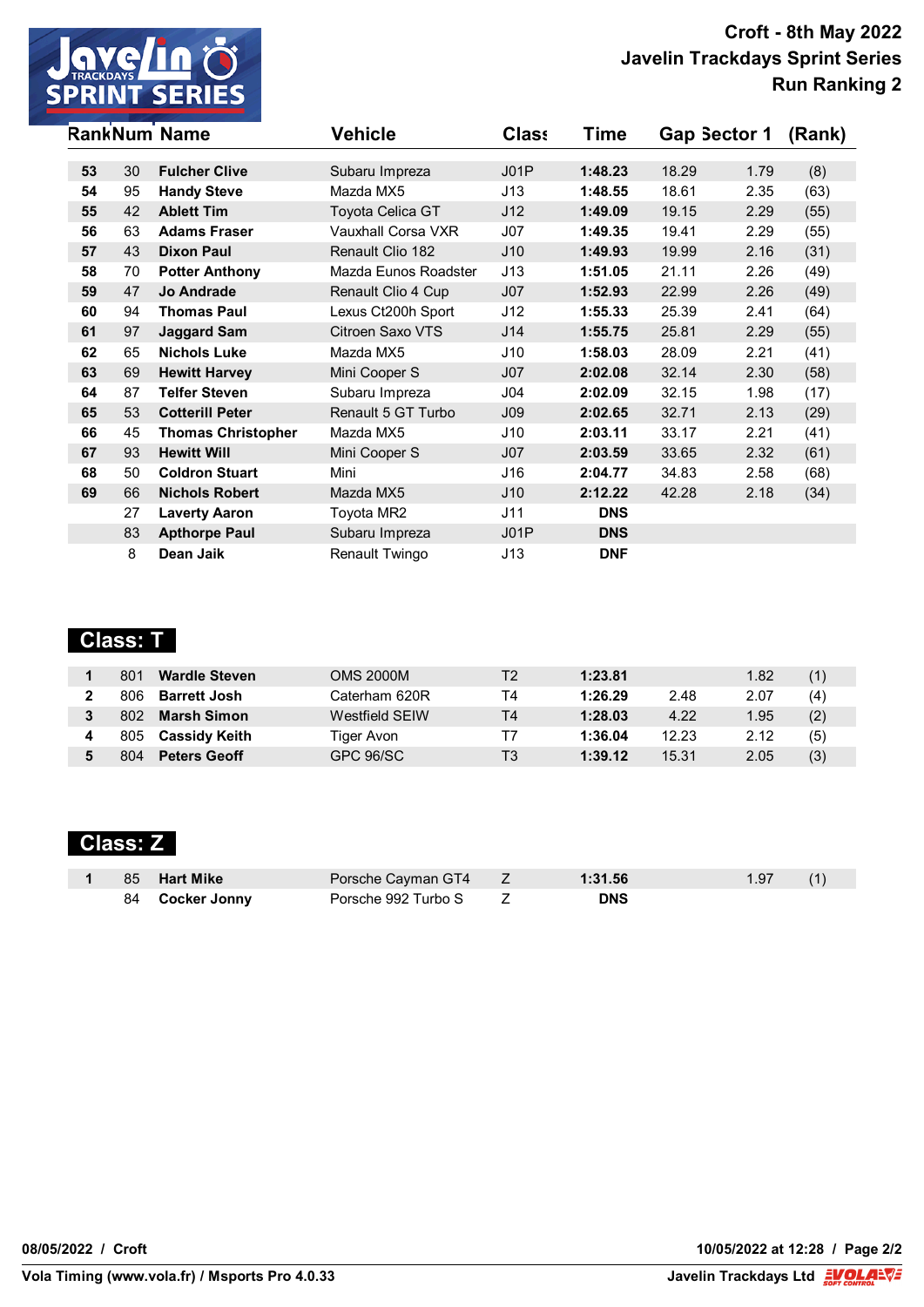

|                  |                | <b>RankNum Name</b>                             | <b>Vehicle</b>                  | <b>Class</b>           | Time               | Gap Sector 1   |              | (Rank)      |
|------------------|----------------|-------------------------------------------------|---------------------------------|------------------------|--------------------|----------------|--------------|-------------|
| 1                | $\overline{2}$ | <b>Wright Richard</b>                           | Subaru Impreza                  | J <sub>02</sub>        | 1:30.73            |                | 1.69         | (4)         |
| $\mathbf{2}$     | 12             | <b>Greaves Roger</b>                            | <b>Toyota Celica</b>            | J <sub>02</sub>        | 1:31.95            | 1.22           | 1.90         | (15)        |
| $\mathbf{3}$     | $\overline{7}$ | <b>Green Mike</b>                               | Lotus Exige                     | J <sub>03</sub>        | 1:32.79            | 2.06           | 1.79         | (10)        |
| 4                | 3              | <b>Johnson Dale</b>                             | McLaren                         | J01S                   | 1:33.55            | 2.82           | 2.32         | (56)        |
| 5                | $\overline{4}$ | <b>Smith Adrian</b>                             | Toyota Yaris GR                 | JO1P                   | 1:34.42            | 3.69           | 1.57         | (1)         |
| 6                | 9              | <b>Cutler Phil</b>                              | Toyota MR2                      | J06                    | 1:36.29            | 5.56           | 1.86         | (14)        |
| $\overline{7}$   | 15             | <b>Kearsley Graham</b>                          | Subaru Impreza P1               | J <sub>03</sub>        | 1:36.75            | 6.02           | 1.57         | (1)         |
| 8                | 13             | <b>Turner Geoffrey</b>                          | Mazda MX5                       | J09                    | 1:37.01            | 6.28           | 2.09         | (25)        |
| $\boldsymbol{9}$ | 30             | <b>Fulcher Clive</b>                            | Subaru Impreza                  | JO1P                   | 1:37.72            | 6.99           | 1.82         | (13)        |
| 10               | 64             | <b>Martin Simon</b>                             | Mini R53                        | J07                    | 1:37.82            | 7.09           | 2.26         | (47)        |
| 11               | 61             | Szymczykiewicz Tomasz Honda Type R              |                                 | J05                    | 1:38.17            | 7.44           | 2.44         | (68)        |
| 12               | 59             | <b>Snell Chris</b>                              | Mitsubishi Evo 6                | J <sub>04</sub>        | 1:38.18            | 7.45           | 1.90         | (15)        |
| 13               | 20             | <b>Blighton Lauren</b>                          | Toyota Yaris GR                 | J06                    | 1:38.37            | 7.64           | 2.01         | (20)        |
| 14               | 33             | <b>Dring Garry</b>                              | Mazda MX5                       | J07                    | 1:38.44            | 7.71           | 2.23         | (43)        |
| 14               | 28             | <b>Yates lan</b>                                | Renault Clio 172                | J <sub>09</sub>        | 1:38.44            | 7.71           | 2.20         | (36)        |
| 16               | 34             | <b>Sample Richard</b>                           | Vauxhall VX220                  | J05                    | 1:38.87            | 8.14           | 1.91         | (17)        |
| 17               | 24             | <b>Wright Paul</b>                              | Subaru Impreza                  | J <sub>03</sub>        | 1:39.32            | 8.59           | 1.67         | (3)         |
| 18               | 25             | <b>Concannon Phil</b>                           | Ford Cortina                    | J07                    | 1:40.45            | 9.72           | 2.15         | (31)        |
| 19               | 36             | <b>Anchor Mike</b>                              | Toyota GT86                     | J10                    | 1:40.58            | 9.85           | 2.29         | (52)        |
| 20               | 58             | <b>Hadfield Marc</b>                            | Honda Civic VTI                 | J04                    | 1:40.65            | 9.92           | 2.27         | (49)        |
| 21               | 21             | <b>Moxon Matt</b>                               | Honda Civic                     | J07                    | 1:40.68            | 9.95           | 2.25         | (45)        |
| 22               | 48             | <b>Barnes Ray</b>                               | Toyota Yaris GR                 | J06                    | 1:40.81            | 10.08          | 1.79         | (10)        |
| 23               | 83             | <b>Apthorpe Paul</b>                            | Subaru Impreza                  | JO1P                   | 1:40.86            | 10.13          | 1.74         | (6)         |
| 24               | 26             | <b>Thorpe Tom</b>                               | Toyota Celica                   | J12                    | 1:40.97            | 10.24          | 2.12         | (27)        |
| 25               | 17             | <b>Andrade Rob</b>                              | Renault Clio 4 Cup              | J07                    | 1:41.11            | 10.38          | 2.51         | (70)        |
| 26               | 89             | <b>Dixon Gary</b>                               | <b>Vauxhall Astra GTE</b>       | J07                    | 1:41.26            | 10.53          | 2.27         | (49)        |
| 27               | 72             | <b>Baister Daniel</b>                           | <b>BMW Mini Cooper S</b>        | J07                    | 1:42.11            | 11.38          | 2.15         | (31)        |
| 28               | 67             | <b>Tirado Santos</b>                            | Abarth 124 Spider               | J10                    | 1:42.36            | 11.63          | 2.20         | (36)        |
| 29<br>30         | 90<br>39       | <b>Williamson Luke</b>                          | <b>VW Golf</b>                  | J <sub>09</sub><br>J08 | 1:42.52            | 11.79          | 2.20         | (36)        |
| 31               | 55             | <b>Caldicott Andrew</b><br><b>Barnes Thomas</b> | Honda Civic Type R              | J13                    | 1:42.77<br>1:43.08 | 12.04<br>12.35 | 2.30<br>2.36 | (54)        |
| 32               | 29             | <b>McKay Richard</b>                            | Leyland Mini<br>Toyota Yaris GR | J06                    | 1:43.14            | 12.41          | 1.77         | (59)        |
| 33               | 57             | <b>Heer Tin</b>                                 | Nissan R35 GTR                  | J01S                   | 1:43.55            | 12.82          | 1.81         | (9)<br>(12) |
| 34               | 32             | <b>Farmer Michael</b>                           | Toyota Celica                   | J11                    | 1:43.67            | 12.94          | 2.20         | (36)        |
| 35               | 87             | <b>Telfer Steven</b>                            | Subaru Impreza                  | J04                    | 1:43.73            | 13.00          | 1.76         | (8)         |
| 36               | 73             | <b>Baister Philip</b>                           | <b>BMW Mini Cooper S</b>        | J07                    | 1:44.29            | 13.56          | 2.03         | (22)        |
| 37               | 62             | <b>Adams Tom</b>                                | Audi TT                         | J06                    | 1:44.56            | 13.83          | 2.04         | (23)        |
| 38               | 52             | <b>Woodcock Chris</b>                           | <b>BMW Compact</b>              | J07                    | 1:44.71            | 13.98          | 2.11         | (26)        |
| 39               | 60             | <b>Stewart Charlie</b>                          | <b>Renault Twingo</b>           | J05                    | 1:44.86            | 14.13          | 2.37         | (61)        |
| 40               | 40             | <b>Cooper Ben</b>                               | Honda Civic Type R              | J10                    | 1:44.89            | 14.16          | 2.29         | (52)        |
| 41               | 99             | <b>Pearson Richard</b>                          | Toyota Celica                   | J12                    | 1:44.91            | 14.18          | 2.18         | (34)        |
| 42               | 92             | <b>Rhodes Kevin</b>                             | Mazda MX5                       | J11                    | 1:44.94            | 14.21          | 2.41         | (65)        |
| 43               | 37             | <b>O'Toole Liam</b>                             | Mazda MX5                       | J13                    | 1:45.10            | 14.37          | 2.07         | (24)        |
| 44               | 41             | <b>Hoyle Geoff</b>                              | Mazda MX5                       | J10                    | 1:45.11            | 14.38          | 1.93         | (18)        |
| 45               | 35             | <b>Daniels Paul</b>                             | Subaru Impreza                  | J05                    | 1:45.62            | 14.89          | 1.74         | (6)         |
| 46               | 38             | <b>Birch Kris</b>                               | Ford Fiesta                     | J13                    | 1:45.65            | 14.92          | 2.39         | (64)        |
| 47               | 96             | <b>Howdle Richard</b>                           | Mazda MX5                       | J13                    | 1:46.51            | 15.78          | 2.41         | (65)        |
| 48               | 68             | <b>Rowe David</b>                               | Toyota MR2                      | J11                    | 1:47.37            | 16.64          | 1.96         | (19)        |
| 49               | 91             | <b>Wilson Jack</b>                              | Renault Clio                    | J10                    | 1:47.95            | 17.22          | 2.31         | (55)        |
| 50               | 45             | <b>Thomas Christopher</b>                       | Mazda MX5                       | J10                    | 1:48.12            | 17.39          | 2.14         | (29)        |
| 51               | 71             | <b>Stephens Charlie</b>                         | Suzuki Swift Sport              | J13                    | 1:48.14            | 17.41          | 2.44         | (68)        |
| 52               | 95             | <b>Handy Steve</b>                              | Mazda MX5                       | J13                    | 1:48.26            | 17.53          | 2.14         | (29)        |

**08/05/2022 / Croft 10/05/2022 at 12:29 / Page 1/4**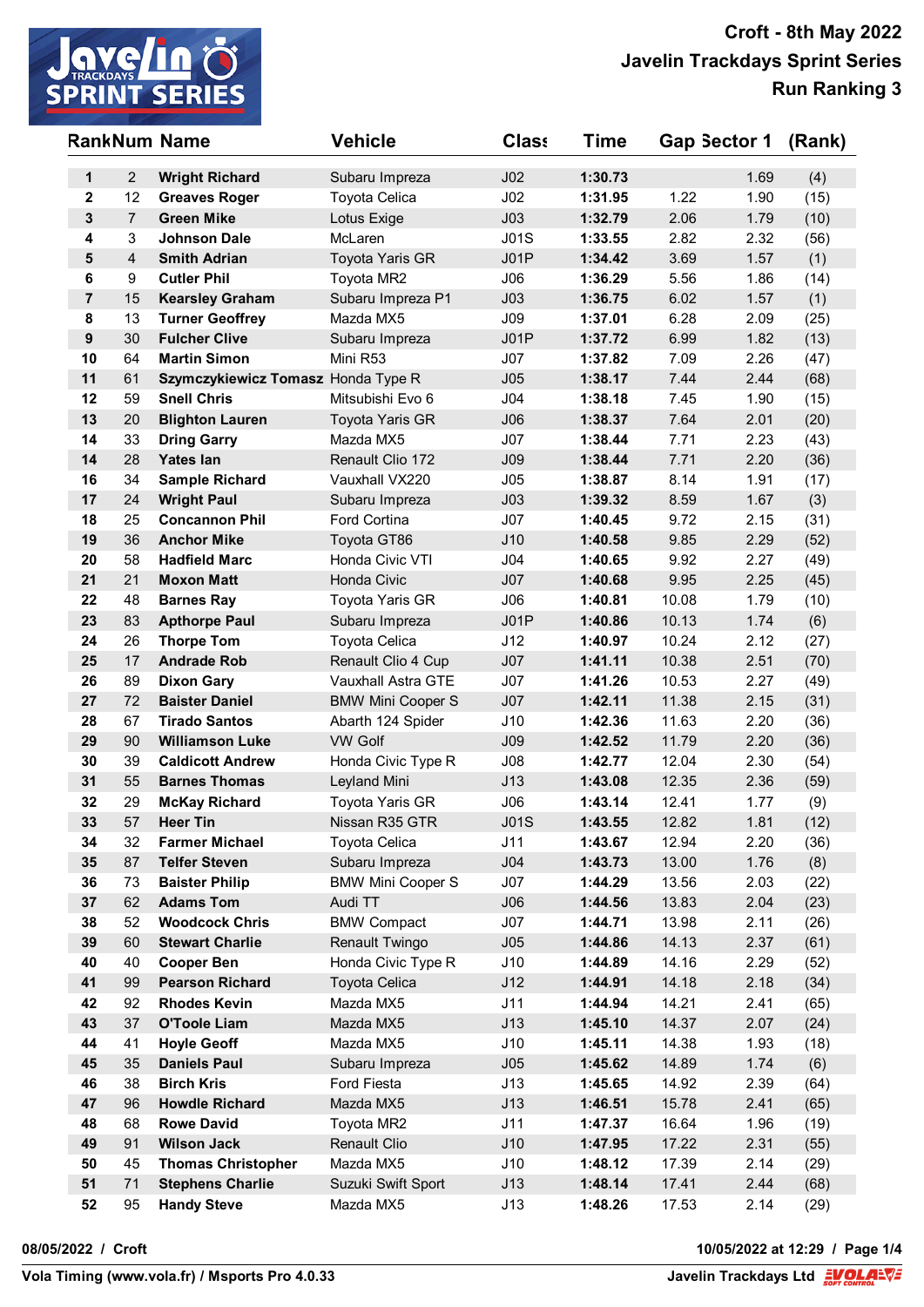

|    |    | <b>RankNum Name</b>    | <b>Vehicle</b>       | <b>Class</b>    | Time       | Gap Sector 1 |      | (Rank) |
|----|----|------------------------|----------------------|-----------------|------------|--------------|------|--------|
| 53 | 43 | <b>Dixon Paul</b>      | Renault Clio 182     | J10             | 1:48.70    | 17.97        | 2.17 |        |
|    | 8  | Dean Jaik              |                      |                 |            |              |      | (33)   |
| 54 |    |                        | Renault Twingo       | J13             | 1:48.83    | 18.10        | 2.41 | (65)   |
| 55 | 44 | <b>Moore Ben</b>       | Ford Fiesta Mk3      | J13             | 1:48.98    | 18.25        | 2.19 | (35)   |
| 56 | 42 | <b>Ablett Tim</b>      | Toyota Celica GT     | J12             | 1:49.21    | 18.48        | 2.25 | (45)   |
| 57 | 18 | <b>Inman Mike</b>      | Mazda MX5            | J05             | 1:49.89    | 19.16        | 2.21 | (40)   |
| 58 | 63 | <b>Adams Fraser</b>    | Vauxhall Corsa VXR   | J07             | 1:49.92    | 19.19        | 2.37 | (61)   |
| 59 | 70 | <b>Potter Anthony</b>  | Mazda Eunos Roadster | J13             | 1:50.50    | 19.77        | 2.33 | (58)   |
| 60 | 94 | <b>Thomas Paul</b>     | Lexus Ct200h Sport   | J12             | 1:53.19    | 22.46        | 2.37 | (61)   |
| 61 | 97 | <b>Jaggard Sam</b>     | Citroen Saxo VTS     | J14             | 1:54.56    | 23.83        | 2.32 | (56)   |
| 62 | 47 | <b>Jo Andrade</b>      | Renault Clio 4 Cup   | J07             | 1:54.80    | 24.07        | 2.36 | (59)   |
| 63 | 65 | <b>Nichols Luke</b>    | Mazda MX5            | J10             | 1:55.91    | 25.18        | 2.21 | (40)   |
| 64 | 88 | <b>Stott Jason</b>     | Yaris GR             | J06             | 1:56.77    | 26.04        | 1.69 | (4)    |
| 65 | 86 | <b>Telfer Harrison</b> | Subaru Impreza       | J <sub>04</sub> | 1:56.82    | 26.09        | 2.02 | (21)   |
| 66 | 53 | <b>Cotterill Peter</b> | Renault 5 GT Turbo   | J09             | 1:59.93    | 29.20        | 2.24 | (44)   |
| 67 | 69 | <b>Hewitt Harvey</b>   | Mini Cooper S        | J <sub>07</sub> | 2:00.84    | 30.11        | 2.26 | (47)   |
| 68 | 22 | <b>Fletcher Andrew</b> | <b>Renault Clio</b>  | J07             | 2:03.08    | 32.35        | 2.27 | (49)   |
| 69 | 66 | <b>Nichols Robert</b>  | Mazda MX5            | J10             | 2:07.94    | 37.21        | 2.13 | (28)   |
| 70 | 50 | <b>Coldron Stuart</b>  | Mini                 | J16             | 2:08.90    | 38.17        | 2.72 | (71)   |
| 71 | 93 | <b>Hewitt Will</b>     | Mini Cooper S        | J <sub>07</sub> | 2:10.53    | 39.80        | 2.22 | (42)   |
|    | 27 | <b>Laverty Aaron</b>   | Toyota MR2           | J11             | <b>DNS</b> |              |      |        |

**08/05/2022 / Croft 10/05/2022 at 12:29 / Page 2/4**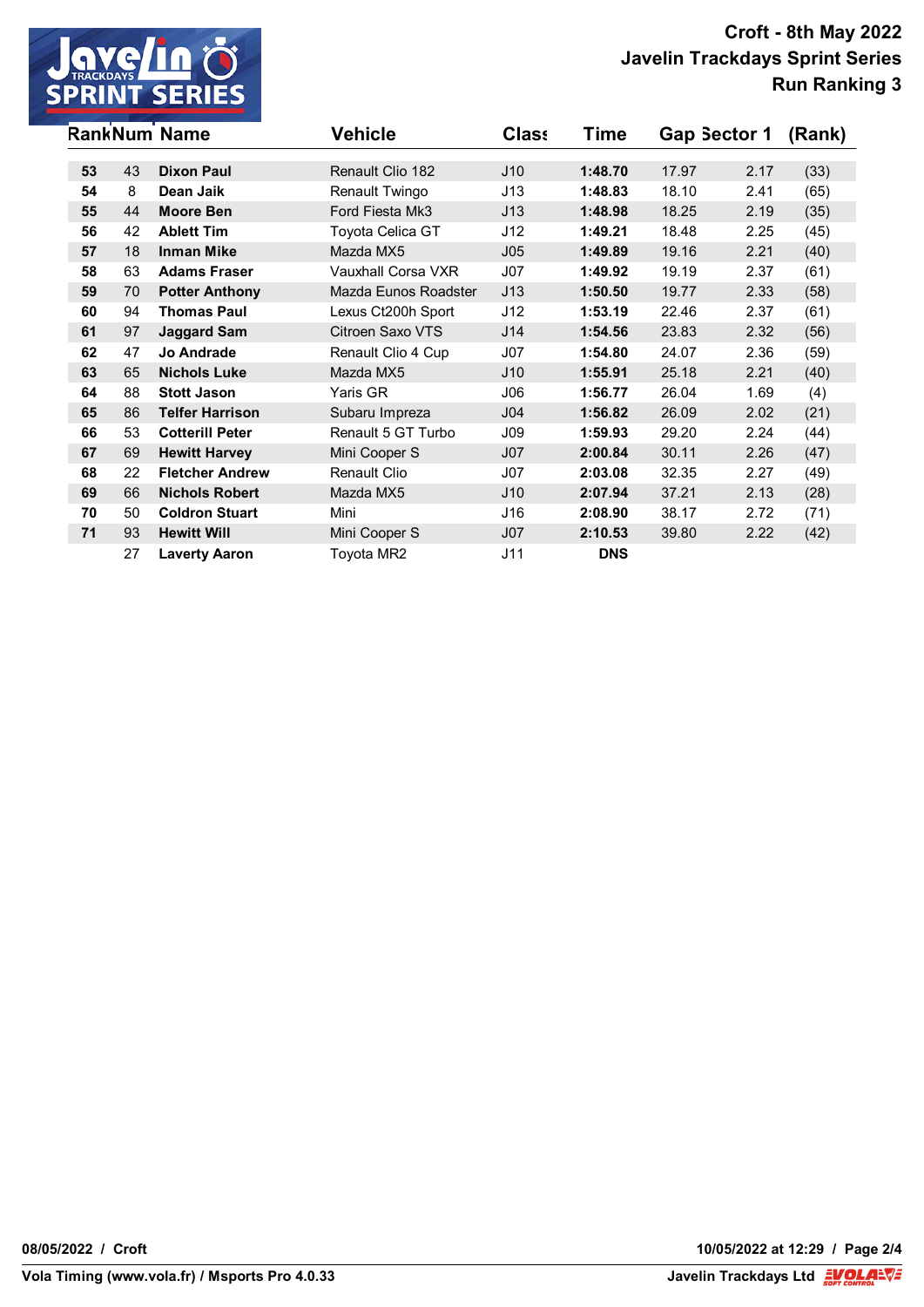

| <b>RankNum Name</b> |                 |                      | Vehicle               | <b>Class</b>   | Time    | <b>Gap Sector 1</b> |      | (Rank) |
|---------------------|-----------------|----------------------|-----------------------|----------------|---------|---------------------|------|--------|
|                     | <b>Class: T</b> |                      |                       |                |         |                     |      |        |
| 1                   | 801             | <b>Wardle Steven</b> | <b>OMS 2000M</b>      | T2             | 1:24.84 |                     | 1.66 | (1)    |
| $\mathbf{2}$        | 806             | <b>Barrett Josh</b>  | Caterham 620R         | T4             | 1:26.45 | 1.61                | 2.01 | (3)    |
| 3                   | 802             | <b>Marsh Simon</b>   | <b>Westfield SEIW</b> | T <sub>4</sub> | 1:28.06 | 3.22                | 1.98 | (2)    |
| 4                   | 805             | <b>Cassidy Keith</b> | Tiger Avon            | Τ7             | 1:35.28 | 10.44               | 2.09 | (5)    |
| 5                   | 804             | <b>Peters Geoff</b>  | GPC 96/SC             | T <sub>3</sub> | 1:36.25 | 11.41               | 2.03 | (4)    |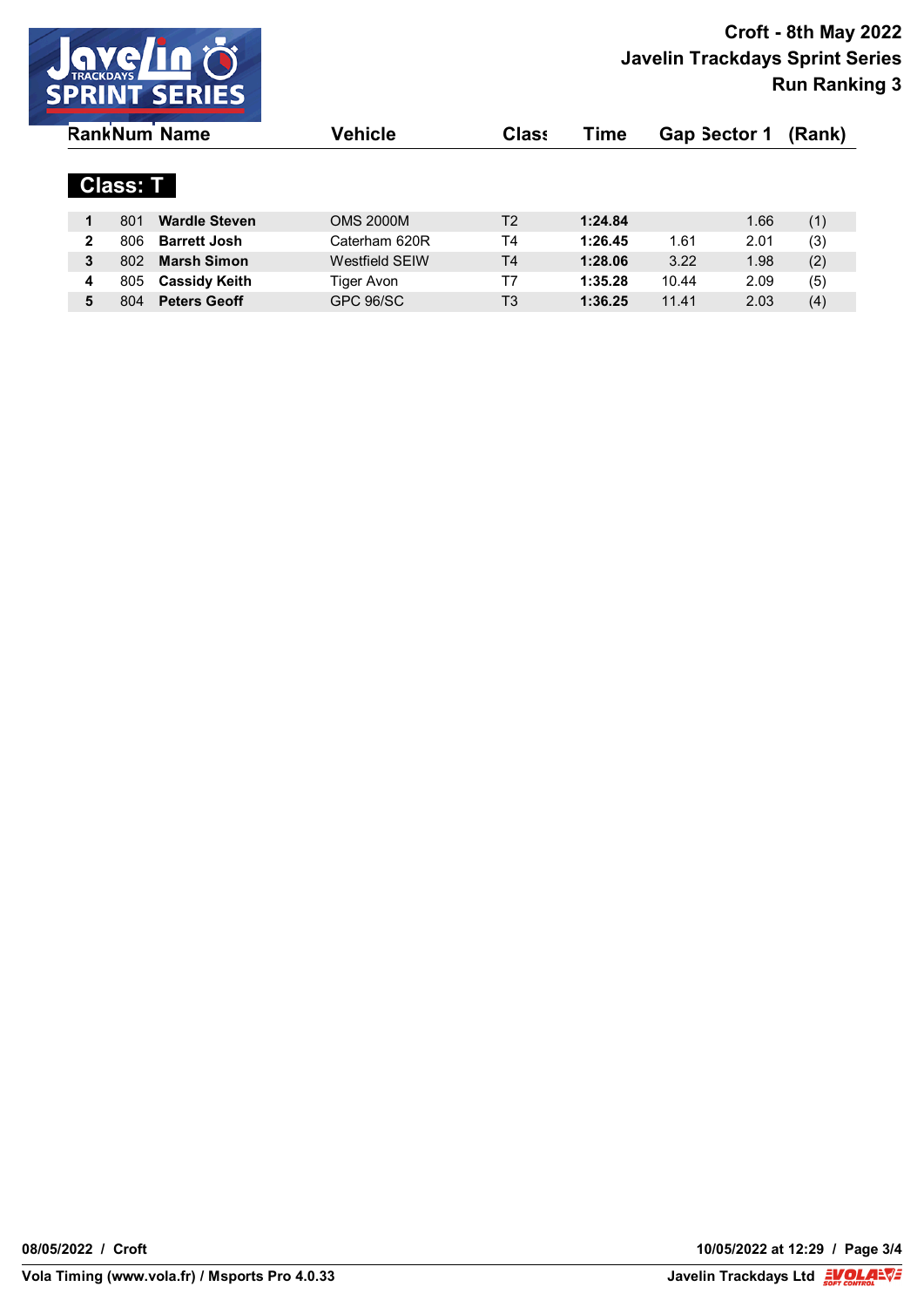

|                 | <b>RankNum Name</b> | Vehicle             | <b>Class</b> | Time    | Gap Sector 1 |      | (Rank) |  |
|-----------------|---------------------|---------------------|--------------|---------|--------------|------|--------|--|
| <b>Class: Z</b> |                     |                     |              |         |              |      |        |  |
| 85              | <b>Hart Mike</b>    | Porsche Cayman GT4  | Z            | 1:31.89 |              | 2.03 | (1)    |  |
| 84              | <b>Cocker Jonny</b> | Porsche 992 Turbo S |              | 1:50.34 | 18.45        | 2.30 | (2)    |  |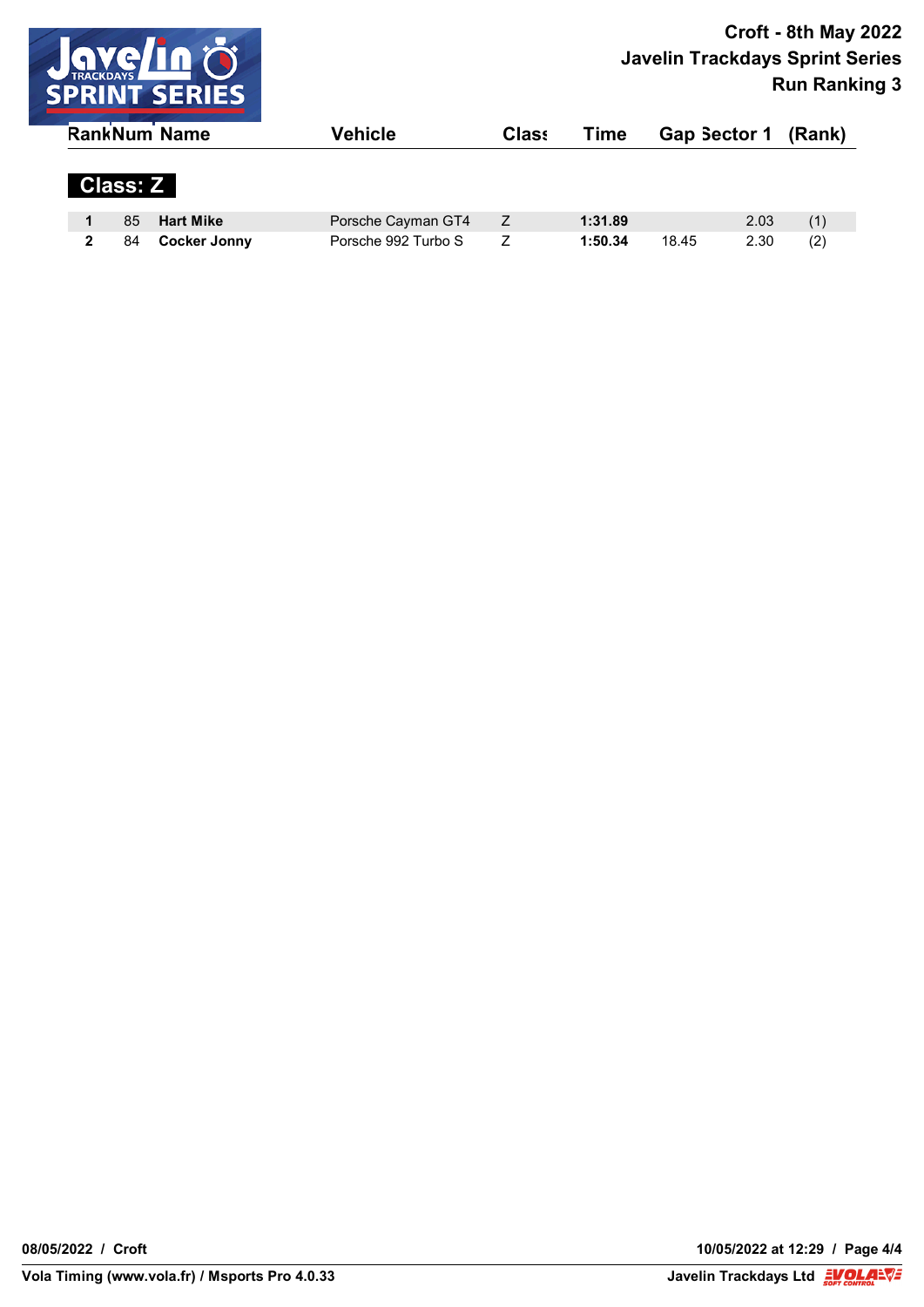

|                  |                  | <b>RankNum Name</b>                         | <b>Vehicle</b>                           | <b>Class</b>    | <b>Time</b>        | Gap Sector 1   |              | (Rank)       |
|------------------|------------------|---------------------------------------------|------------------------------------------|-----------------|--------------------|----------------|--------------|--------------|
| 1                | $\overline{2}$   | <b>Wright Richard</b>                       | Subaru Impreza                           | J <sub>02</sub> | 1:29.86            |                | 1.70         | (7)          |
| 2                | 12               | <b>Greaves Roger</b>                        | Toyota Celica                            | J <sub>02</sub> | 1:29.89            | 0.03           | 1.89         | (12)         |
| 3                | $\overline{4}$   | <b>Smith Adrian</b>                         | <b>Toyota Yaris GR</b>                   | JO1P            | 1:31.58            | 1.72           | 1.76         | (10)         |
| 4                | 3                | <b>Johnson Dale</b>                         | McLaren                                  | J01S            | 1:31.64            | 1.78           | 2.03         | (20)         |
| 5                | $\overline{7}$   | <b>Green Mike</b>                           | Lotus Exige                              | J <sub>03</sub> | 1:32.07            | 2.21           | 1.71         | (8)          |
| 6                | 88               | <b>Stott Jason</b>                          | Yaris GR                                 | J06             | 1:32.33            | 2.47           | 1.67         | (5)          |
| $\overline{7}$   | 30               | <b>Fulcher Clive</b>                        | Subaru Impreza                           | JO1P            | 1:32.97            | 3.11           | 1.60         | (2)          |
| 8                | 61               | Szymczykiewicz Tomasz Honda Type R          |                                          | J05             | 1:35.23            | 5.37           | 2.22         | (44)         |
| $\boldsymbol{9}$ | 13               | <b>Turner Geoffrey</b>                      | Mazda MX5                                | J <sub>09</sub> | 1:35.44            | 5.58           | 2.08         | (24)         |
| 10               | 15               | <b>Kearsley Graham</b>                      | Subaru Impreza P1                        | J <sub>03</sub> | 1:35.58            | 5.72           | 1.65         | (4)          |
| 11               | $\boldsymbol{9}$ | <b>Cutler Phil</b>                          | Toyota MR2                               | J06             | 1:36.51            | 6.65           | 1.89         | (12)         |
| 12               | 22               | <b>Fletcher Andrew</b>                      | Renault Clio                             | J07             | 1:37.00            | 7.14           | 2.33         | (61)         |
| 13               | 24               | <b>Wright Paul</b>                          | Subaru Impreza                           | J <sub>03</sub> | 1:37.44            | 7.58           | 1.58         | (1)          |
| 14               | 28               | <b>Yates lan</b>                            | Renault Clio 172                         | J09             | 1:37.78            | 7.92           | 2.05         | (22)         |
| 15               | 20               | <b>Blighton Lauren</b>                      | <b>Toyota Yaris GR</b>                   | J06             | 1:37.82            | 7.96           | 1.72         | (9)          |
| 16               | 64               | <b>Martin Simon</b>                         | Mini R53                                 | J07             | 1:38.07            | 8.21           | 2.14         | (32)         |
| 17               | 58               | <b>Hadfield Marc</b>                        | Honda Civic VTI                          | J <sub>04</sub> | 1:38.10            | 8.24           | 2.21         | (42)         |
| 18               | 34               | <b>Sample Richard</b>                       | Vauxhall VX220                           | J05             | 1:38.50            | 8.64           | 1.90         | (14)         |
| 19               | 33               | <b>Dring Garry</b>                          | Mazda MX5                                | J07             | 1:38.52            | 8.66           | 2.08         | (24)         |
| 20               | 25               | <b>Concannon Phil</b>                       | Ford Cortina                             | J07             | 1:39.01            | 9.15           | 2.17         | (36)         |
| 21               | 36               | <b>Anchor Mike</b>                          | Toyota GT86                              | J10             | 1:39.32            | 9.46           | 2.32         | (59)         |
| 22               | 83               | <b>Apthorpe Paul</b>                        | Subaru Impreza                           | J01P            | 1:39.44            | 9.58           | 1.62         | (3)          |
| 23               | 21               | <b>Moxon Matt</b>                           | Honda Civic                              | J07             | 1:39.71            | 9.85           | 2.10         | (27)         |
| 24               | 59               | <b>Snell Chris</b>                          | Mitsubishi Evo 6                         | J04             | 1:39.88            | 10.02          | 1.68         | (6)          |
| 25               | 67               | <b>Tirado Santos</b>                        | Abarth 124 Spider                        | J10             | 1:40.47            | 10.61          | 2.25         | (46)         |
| 26               | 57               | <b>Heer Tin</b>                             | Nissan R35 GTR                           | J01S            | 1:41.02            | 11.16          | 1.88         | (11)         |
| 27               | 26               | <b>Thorpe Tom</b>                           | Toyota Celica                            | J12             | 1:41.04            | 11.18          | 2.13         | (31)         |
| 28               | 72               | <b>Baister Daniel</b>                       | <b>BMW Mini Cooper S</b>                 | J07             | 1:41.38            | 11.52          | 2.07         | (23)         |
| 29<br>30         | 48<br>90         | <b>Barnes Ray</b><br><b>Williamson Luke</b> | <b>Toyota Yaris GR</b><br><b>VW Golf</b> | J06<br>J09      | 1:41.41<br>1:41.90 | 11.55<br>12.04 | 1.90<br>2.29 | (14)         |
| 31               | 89               | <b>Dixon Gary</b>                           | Vauxhall Astra GTE                       | J07             | 1:42.04            | 12.18          | 2.21         | (55)<br>(42) |
| 32               | 40               | <b>Cooper Ben</b>                           | Honda Civic Type R                       | J10             | 1:42.63            | 12.77          | 2.31         | (57)         |
| 33               | 92               | <b>Rhodes Kevin</b>                         | Mazda MX5                                | J11             | 1:42.65            | 12.79          | 2.26         | (50)         |
| 34               | 55               | <b>Barnes Thomas</b>                        | Leyland Mini                             | J13             | 1:43.21            | 13.35          | 2.18         | (39)         |
| 35               | 32               | <b>Farmer Michael</b>                       | <b>Toyota Celica</b>                     | J11             | 1:43.41            | 13.55          | 2.25         | (46)         |
| 36               | 73               | <b>Baister Philip</b>                       | <b>BMW Mini Cooper S</b>                 | J07             | 1:43.52            | 13.66          | 2.15         | (35)         |
| 37               | 52               | <b>Woodcock Chris</b>                       | <b>BMW Compact</b>                       | J07             | 1:43.89            | 14.03          | 2.10         | (27)         |
| 38               | 39               | <b>Caldicott Andrew</b>                     | Honda Civic Type R                       | J08             | 1:44.04            | 14.18          | 2.23         | (45)         |
| 39               | 62               | <b>Adams Tom</b>                            | Audi TT                                  | J06             | 1:44.10            | 14.24          | 2.04         | (21)         |
| 40               | 60               | <b>Stewart Charlie</b>                      | Renault Twingo                           | J05             | 1:44.11            | 14.25          | 2.25         | (46)         |
| 41               | 38               | <b>Birch Kris</b>                           | Ford Fiesta                              | J13             | 1:44.37            | 14.51          | 2.26         | (50)         |
| 42               | 37               | <b>O'Toole Liam</b>                         | Mazda MX5                                | J13             | 1:44.58            | 14.72          | 2.14         | (32)         |
| 43               | 41               | <b>Hoyle Geoff</b>                          | Mazda MX5                                | J10             | 1:45.14            | 15.28          | 1.98         | (19)         |
| 44               | 68               | <b>Rowe David</b>                           | Toyota MR2                               | J11             | 1:45.46            | 15.60          | 1.90         | (14)         |
| 45               | 29               | <b>McKay Richard</b>                        | <b>Toyota Yaris GR</b>                   | J06             | 1:45.58            | 15.72          | 2.09         | (26)         |
| 46               | 99               | <b>Pearson Richard</b>                      | <b>Toyota Celica</b>                     | J12             | 1:45.78            | 15.92          | 2.20         | (41)         |
| 47               | 71               | <b>Stephens Charlie</b>                     | Suzuki Swift Sport                       | J13             | 1:45.86            | 16.00          | 2.31         | (57)         |
| 48               | 91               | <b>Wilson Jack</b>                          | Renault Clio                             | J10             | 1:46.25            | 16.39          | 2.25         | (46)         |
| 49               | 45               | <b>Thomas Christopher</b>                   | Mazda MX5                                | J10             | 1:46.31            | 16.45          | 2.28         | (54)         |
| 50               | 96               | <b>Howdle Richard</b>                       | Mazda MX5                                | J13             | 1:47.15            | 17.29          | 2.55         | (69)         |
| 51               | 95               | <b>Handy Steve</b>                          | Mazda MX5                                | J13             | 1:47.84            | 17.98          | 2.34         | (63)         |
| 52               | 35               | <b>Daniels Paul</b>                         | Subaru Impreza                           | J05             | 1:47.89            | 18.03          | 1.96         | (17)         |

**08/05/2022 / Croft 10/05/2022 at 12:29 / Page 1/4**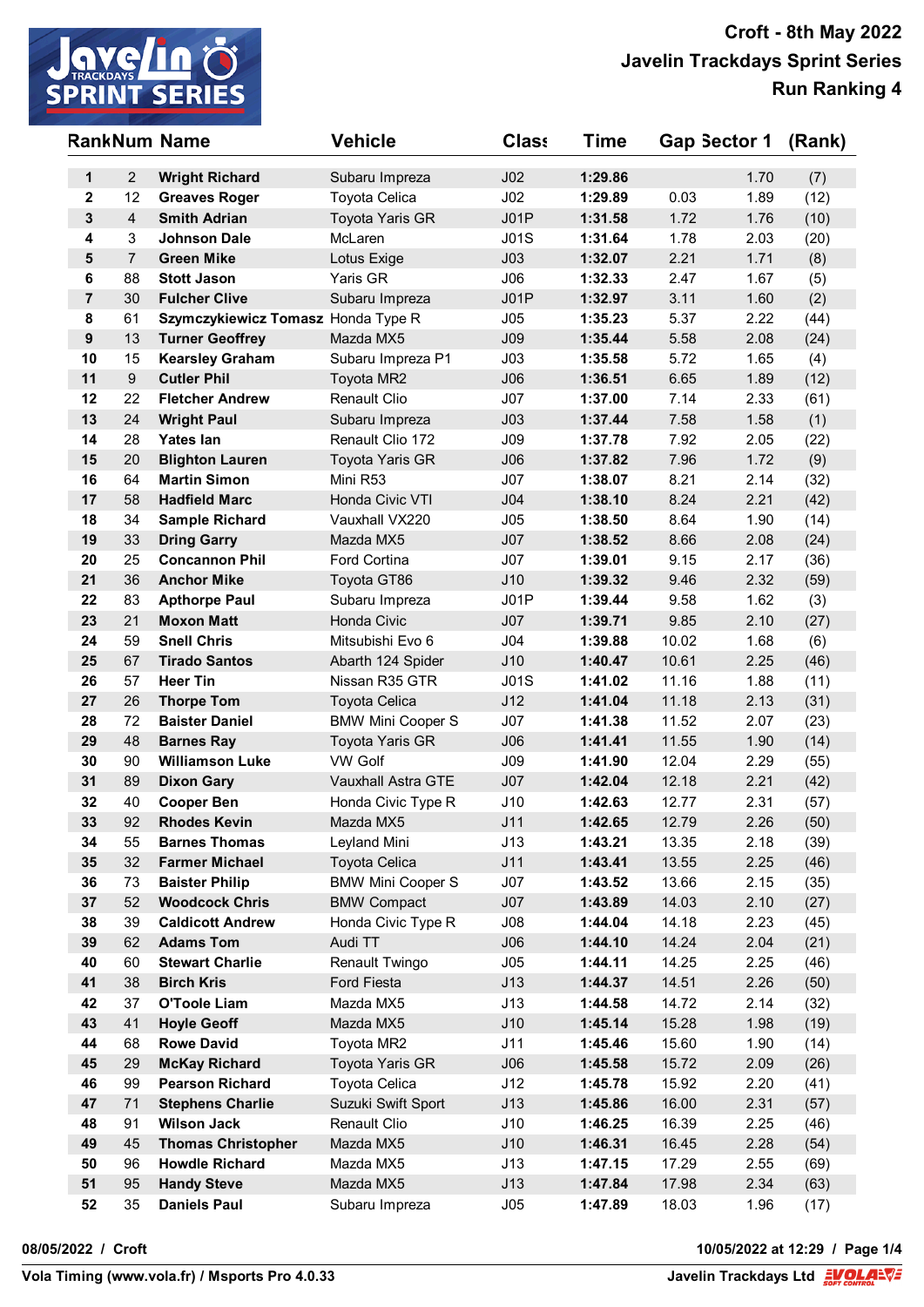

|    |    | <b>RankNum Name</b>    | <b>Vehicle</b>          | <b>Class</b>    | Time       | Gap Sector 1 |      | (Rank) |
|----|----|------------------------|-------------------------|-----------------|------------|--------------|------|--------|
| 53 |    | <b>Dixon Paul</b>      | Renault Clio 182        |                 | 1:48.32    |              |      |        |
|    | 43 |                        |                         | J10             |            | 18.46        | 2.11 | (30)   |
| 54 | 44 | <b>Moore Ben</b>       | Ford Fiesta Mk3         | J13             | 1:48.59    | 18.73        | 2.10 | (27)   |
| 55 | 8  | Dean Jaik              | Renault Twingo          | J13             | 1:48.60    | 18.74        | 2.43 | (66)   |
| 56 | 63 | <b>Adams Fraser</b>    | Vauxhall Corsa VXR      | J07             | 1:49.29    | 19.43        | 2.14 | (32)   |
| 57 | 42 | <b>Ablett Tim</b>      | <b>Toyota Celica GT</b> | J12             | 1:49.77    | 19.91        | 2.27 | (52)   |
| 58 | 70 | <b>Potter Anthony</b>  | Mazda Eunos Roadster    | J13             | 1:50.85    | 20.99        | 2.27 | (52)   |
| 59 | 97 | <b>Jaggard Sam</b>     | Citroen Saxo VTS        | J14             | 1:52.49    | 22.63        | 2.41 | (65)   |
| 60 | 65 | <b>Nichols Luke</b>    | Mazda MX5               | J10             | 1:52.57    | 22.71        | 2.18 | (39)   |
| 61 | 86 | <b>Telfer Harrison</b> | Subaru Impreza          | J <sub>04</sub> | 1:53.40    | 23.54        | 1.97 | (18)   |
| 62 | 94 | <b>Thomas Paul</b>     | Lexus Ct200h Sport      | J12             | 1:55.17    | 25.31        | 2.45 | (67)   |
| 63 | 53 | <b>Cotterill Peter</b> | Renault 5 GT Turbo      | J <sub>09</sub> | 1:57.06    | 27.20        | 2.17 | (36)   |
| 64 | 47 | Jo Andrade             | Renault Clio 4 Cup      | J07             | 1:58.11    | 28.25        | 2.33 | (61)   |
| 65 | 69 | <b>Hewitt Harvey</b>   | Mini Cooper S           | J07             | 2:02.13    | 32.27        | 2.29 | (55)   |
| 66 | 50 | <b>Coldron Stuart</b>  | Mini                    | J16             | 2:04.25    | 34.39        | 2.45 | (67)   |
| 67 | 87 | <b>Telfer Steven</b>   | Subaru Impreza          | J <sub>04</sub> | 2:06.56    | 36.70        | 2.36 | (64)   |
| 68 | 93 | <b>Hewitt Will</b>     | Mini Cooper S           | J07             | 2:07.78    | 37.92        | 2.32 | (59)   |
| 69 | 66 | <b>Nichols Robert</b>  | Mazda MX5               | J10             | 2:08.00    | 38.14        | 2.17 | (36)   |
|    | 17 | <b>Andrade Rob</b>     | Renault Clio 4 Cup      | J07             | <b>DNS</b> |              |      |        |
|    | 18 | <b>Inman Mike</b>      | Mazda MX5               | J <sub>05</sub> | <b>DNS</b> |              |      |        |
|    | 27 | <b>Laverty Aaron</b>   | Toyota MR2              | J11             | <b>DNS</b> |              |      |        |

**08/05/2022 / Croft 10/05/2022 at 12:29 / Page 2/4**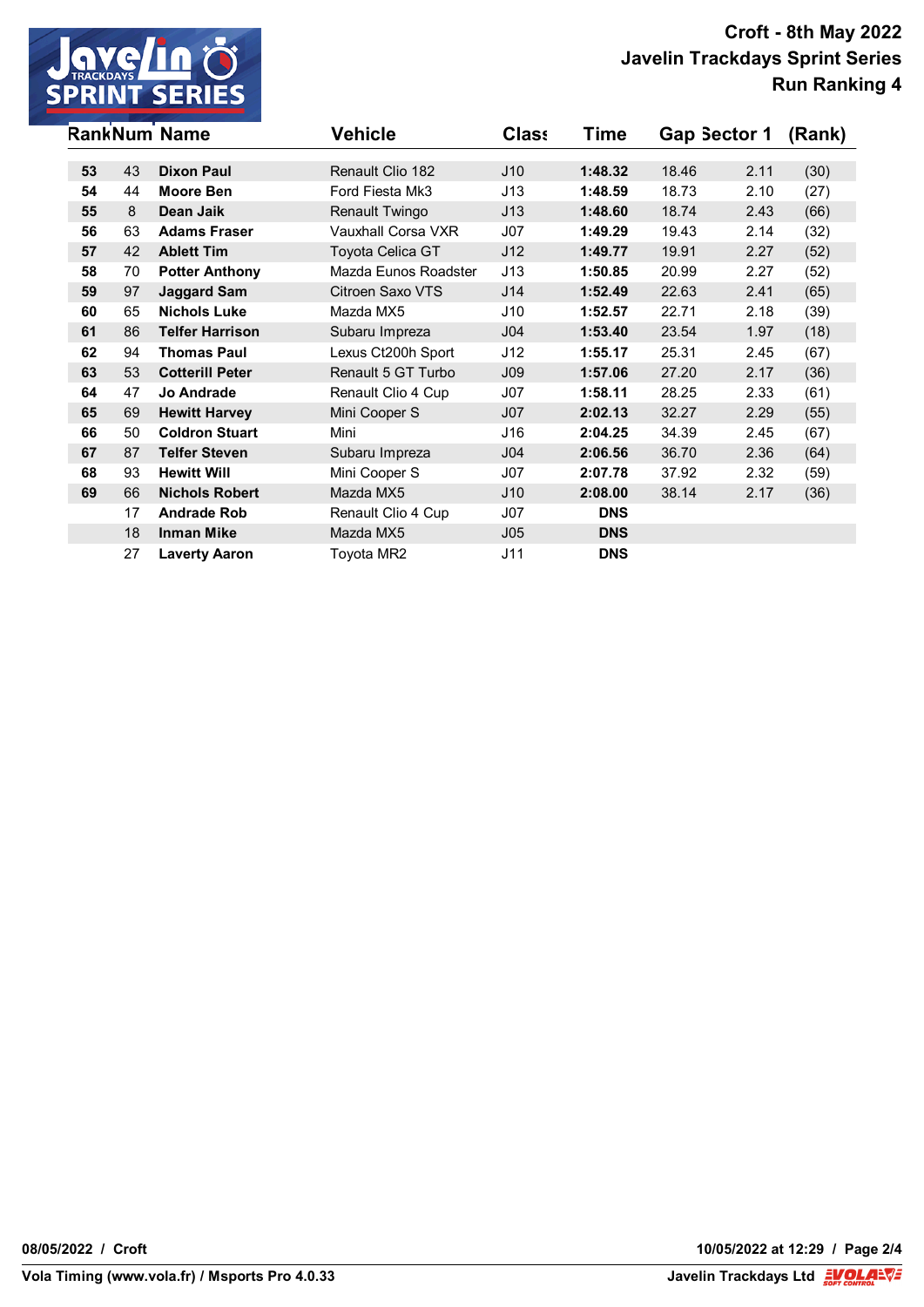

| <b>RankNum Name</b> |                 |                      | Vehicle               | <b>Class</b>   | Time    | <b>Gap Sector 1</b> |      | (Rank) |
|---------------------|-----------------|----------------------|-----------------------|----------------|---------|---------------------|------|--------|
|                     | <b>Class: T</b> |                      |                       |                |         |                     |      |        |
| 1                   | 801             | <b>Wardle Steven</b> | <b>OMS 2000M</b>      | T2             | 1:24.58 |                     | 1.67 | (1)    |
| $\mathbf{2}$        | 806             | <b>Barrett Josh</b>  | Caterham 620R         | T4             | 1:25.34 | 0.76                | 1.92 | (2)    |
| 3                   | 802             | <b>Marsh Simon</b>   | <b>Westfield SEIW</b> | T <sub>4</sub> | 1:27.75 | 3.17                | 1.95 | (3)    |
| 4                   | 805             | <b>Cassidy Keith</b> | Tiger Avon            | Τ7             | 1:34.27 | 9.69                | 2.06 | (5)    |
| 5                   | 804             | <b>Peters Geoff</b>  | GPC 96/SC             | T <sub>3</sub> | 1:35.44 | 10.86               | 1.98 | (4)    |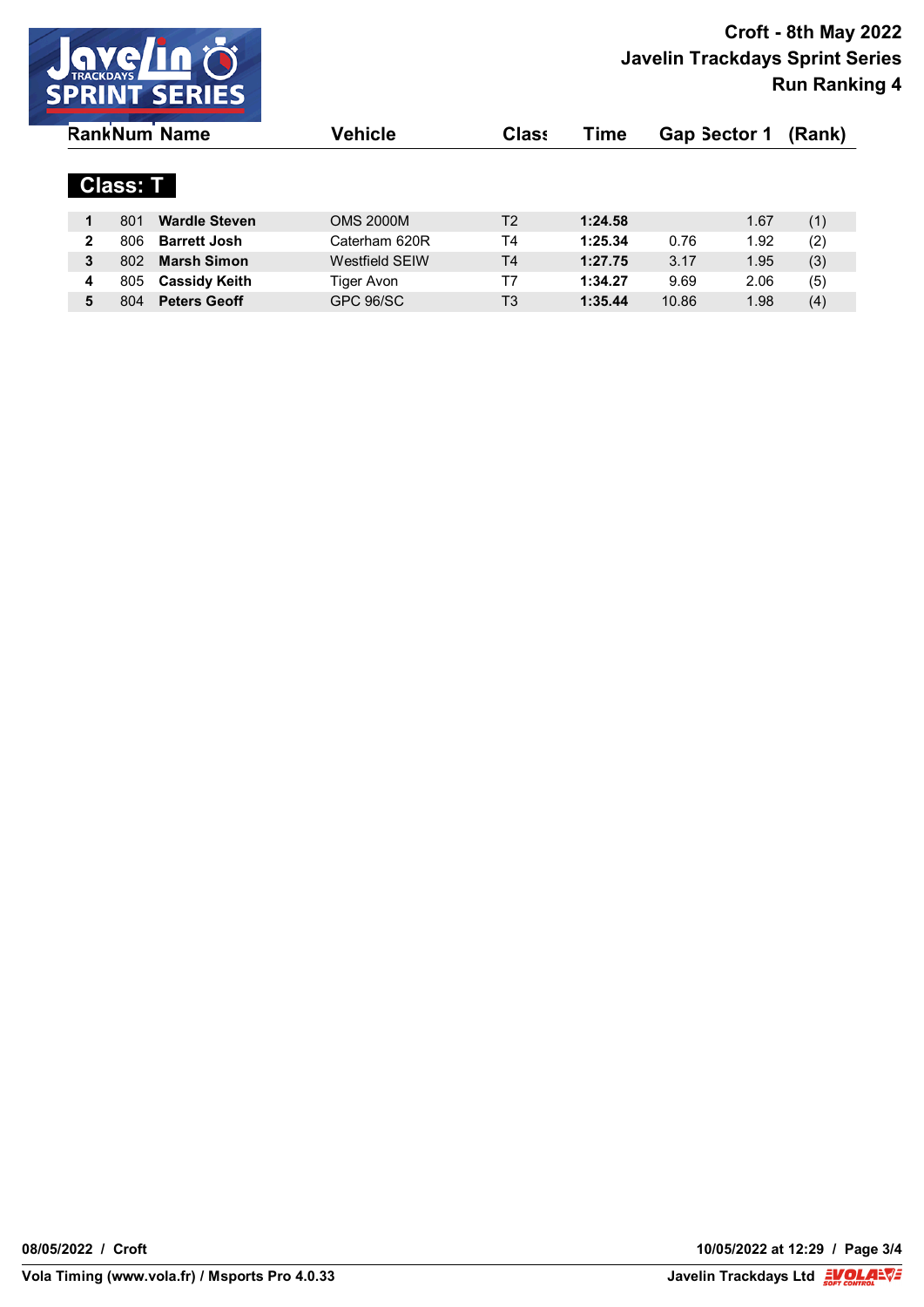

| <b>RankNum Name</b> |                     | Vehicle             | <b>Class</b> | Time       | Gap Sector 1 (Rank) |  |
|---------------------|---------------------|---------------------|--------------|------------|---------------------|--|
| <b>Class: Z</b>     |                     |                     |              |            |                     |  |
| 84                  | <b>Cocker Jonny</b> | Porsche 992 Turbo S |              | <b>DNS</b> |                     |  |
| 85                  | <b>Hart Mike</b>    | Porsche Cayman GT4  |              | <b>DNS</b> |                     |  |

**08/05/2022 / Croft 10/05/2022 at 12:29 / Page 4/4**

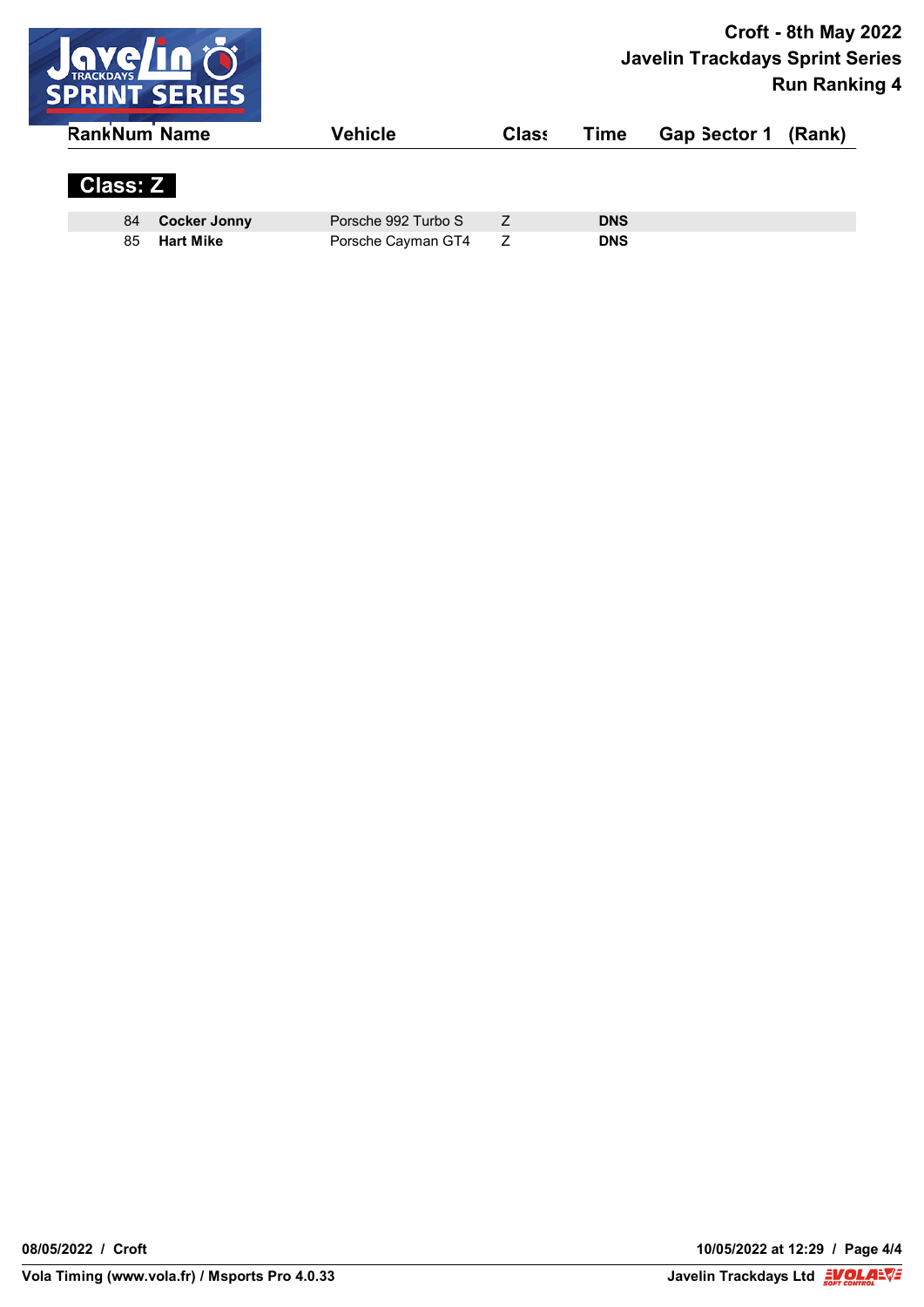

| <b>RankNum Name</b> |                  |                                                | <b>Vehicle</b>            | <b>Class</b>    | Time               | Gap Sector 1   |              | (Rank) |
|---------------------|------------------|------------------------------------------------|---------------------------|-----------------|--------------------|----------------|--------------|--------|
| 1                   | 4                | <b>Smith Adrian</b>                            | <b>Toyota Yaris GR</b>    | J01P            | 1:30.10            |                | 1.59         | (2)    |
| $\mathbf{2}$        | 3                | <b>Johnson Dale</b>                            | McLaren                   | J01S            | 1:30.61            | 0.51           | 2.01         | (20)   |
| $\mathbf{3}$        | $\overline{7}$   | <b>Green Mike</b>                              | Lotus Exige               | J <sub>03</sub> | 1:31.34            | 1.24           | 1.76         | (9)    |
| 4                   | 12               | <b>Greaves Roger</b>                           | Toyota Celica             | J <sub>02</sub> | 1:31.89            | 1.79           | 1.93         | (15)   |
| 5                   | 30               | <b>Fulcher Clive</b>                           | Subaru Impreza            | JO1P            | 1:32.67            | 2.57           | 1.69         | (4)    |
| 6                   | 88               | <b>Stott Jason</b>                             | Yaris GR                  | J06             | 1:33.66            | 3.56           | 2.20         | (42)   |
| $\overline{7}$      | 15               | <b>Kearsley Graham</b>                         | Subaru Impreza P1         | J <sub>03</sub> | 1:34.37            | 4.27           | 1.56         | (1)    |
| 8                   | 13               | <b>Turner Geoffrey</b>                         | Mazda MX5                 | J09             | 1:35.59            | 5.49           | 2.06         | (22)   |
| $\boldsymbol{9}$    | $\boldsymbol{9}$ | <b>Cutler Phil</b>                             | Toyota MR2                | J06             | 1:35.88            | 5.78           | 1.77         | (10)   |
| 10                  | 61               | Szymczykiewicz Tomasz Honda Type R             |                           | J05             | 1:36.15            | 6.05           | 2.29         | (48)   |
| 11                  | 58               | <b>Hadfield Marc</b>                           | Honda Civic VTI           | J <sub>04</sub> | 1:36.37            | 6.27           | 2.19         | (41)   |
| 12                  | 64               | <b>Martin Simon</b>                            | Mini R53                  | J07             | 1:36.39            | 6.29           | 2.27         | (45)   |
| 13                  | 59               | <b>Snell Chris</b>                             | Mitsubishi Evo 6          | J <sub>04</sub> | 1:36.56            | 6.46           | 1.62         | (3)    |
| 14                  | 22               | <b>Fletcher Andrew</b>                         | <b>Renault Clio</b>       | J07             | 1:36.80            | 6.70           | 2.30         | (50)   |
| 15                  | 83               | <b>Apthorpe Paul</b>                           | Subaru Impreza            | J01P            | 1:37.09            | 6.99           | 1.70         | (5)    |
| 16                  | 33               | <b>Dring Garry</b>                             | Mazda MX5                 | J07             | 1:37.46            | 7.36           | 2.11         | (30)   |
| 17                  | 20               | <b>Blighton Lauren</b>                         | Toyota Yaris GR           | J06             | 1:37.72            | 7.62           | 1.83         | (12)   |
| 18                  | 28               | <b>Yates lan</b>                               | Renault Clio 172          | J09             | 1:38.04            | 7.94           | 2.17         | (38)   |
| 19                  | 25               | <b>Concannon Phil</b>                          | Ford Cortina              | J07             | 1:38.74            | 8.64           | 2.07         | (24)   |
| 20                  | 34               | <b>Sample Richard</b>                          | Vauxhall VX220            | J05             | 1:39.51            | 9.41           | 1.85         | (13)   |
| 21                  | 21               | <b>Moxon Matt</b>                              | Honda Civic               | J07             | 1:39.67            | 9.57           | 2.11         | (30)   |
| 22                  | 67               | <b>Tirado Santos</b>                           | Abarth 124 Spider         | J10             | 1:40.05            | 9.95           | 2.10         | (28)   |
| 23                  | 57               | <b>Heer Tin</b>                                | Nissan R35 GTR            | <b>J01S</b>     | 1:40.06            | 9.96           | 1.92         | (14)   |
| 24                  | 36               | <b>Anchor Mike</b>                             | Toyota GT86               | J10             | 1:40.29            | 10.19          | 2.39         | (59)   |
| 25                  | 72               | <b>Baister Daniel</b>                          | <b>BMW Mini Cooper S</b>  | J07             | 1:40.41            | 10.31          | 2.18         | (40)   |
| 26                  | 24               | <b>Wright Paul</b>                             | Subaru Impreza            | J03             | 1:40.53            | 10.43          | 1.70         | (5)    |
| 27                  | 89               | <b>Dixon Gary</b>                              | <b>Vauxhall Astra GTE</b> | J07             | 1:41.03            | 10.93          | 2.10         | (28)   |
| 28                  | 48               | <b>Barnes Ray</b>                              | Toyota Yaris GR           | J06             | 1:41.08            | 10.98          | 1.93         | (15)   |
| 29                  | 99               | <b>Pearson Richard</b>                         | <b>Toyota Celica</b>      | J12             | 1:41.17            | 11.07          | 2.09         | (26)   |
| 30                  | 90               | <b>Williamson Luke</b>                         | <b>VW Golf</b>            | J09             | 1:41.74            | 11.64          | 2.15         | (35)   |
| 31                  | 92               | <b>Rhodes Kevin</b>                            | Mazda MX5                 | J11             | 1:42.86            | 12.76          | 2.28         | (47)   |
| 32                  | 38               | <b>Birch Kris</b>                              | <b>Ford Fiesta</b>        | J13             | 1:42.97            | 12.87          | 2.39         | (59)   |
| 33                  | 29               | <b>McKay Richard</b>                           | <b>Toyota Yaris GR</b>    | J06             | 1:43.02            | 12.92          | 1.94         | (17)   |
| 34                  | 55               | <b>Barnes Thomas</b>                           | Leyland Mini              | J13             | 1:43.14            | 13.04          | 2.11         | (30)   |
| 35                  | 60               | <b>Stewart Charlie</b>                         | Renault Twingo            | J05             | 1:43.18            | 13.08          | 2.16         | (37)   |
| 36                  | 26               | <b>Thorpe Tom</b>                              | Toyota Celica             | J12             | 1:43.20            | 13.10          | 2.31         | (52)   |
| 37                  | 40               | <b>Cooper Ben</b>                              | Honda Civic Type R        | J10             | 1:43.59            | 13.49          | 2.33         | (56)   |
| 38                  | 73               | <b>Baister Philip</b>                          | <b>BMW Mini Cooper S</b>  | J07             | 1:43.62            | 13.52          | 2.12         | (33)   |
| 39                  | 41               | <b>Hoyle Geoff</b>                             | Mazda MX5                 | J10             | 1:44.09            | 13.99          | 1.96         | (18)   |
| 40                  | 37               | <b>O'Toole Liam</b>                            | Mazda MX5                 | J13             | 1:44.10            | 14.00          | 2.09         | (26)   |
| 41                  | 32               | <b>Farmer Michael</b><br><b>Woodcock Chris</b> | <b>Toyota Celica</b>      | J11             | 1:44.18            | 14.08          | 2.45         | (64)   |
| 42                  | 52               |                                                | <b>BMW Compact</b>        | J07             | 1:44.35            | 14.25          | 2.15         | (35)   |
| 43                  | 35               | <b>Daniels Paul</b>                            | Subaru Impreza            | J05             | 1:45.02            | 14.92          | 1.70         | (5)    |
| 44                  | 39               | <b>Caldicott Andrew</b>                        | Honda Civic Type R        | J08             | 1:45.08            | 14.98          | 2.32         | (53)   |
| 45<br>46            | 45<br>91         | <b>Thomas Christopher</b>                      | Mazda MX5                 | J10             | 1:45.91            | 15.81          | 2.06         | (22)   |
| 47                  | 96               | <b>Wilson Jack</b>                             | Renault Clio              | J10<br>J13      | 1:46.83            | 16.73          | 2.40         | (61)   |
|                     |                  | <b>Howdle Richard</b>                          | Mazda MX5                 |                 | 1:46.95            | 16.85          | 2.57         | (66)   |
| 48<br>49            | 8                | Dean Jaik                                      | Renault Twingo            | J13<br>J11      | 1:47.20            | 17.10          | 2.35         | (57)   |
| 50                  | 68               | <b>Rowe David</b>                              | Toyota MR2<br>Mazda MX5   | J13             | 1:47.50<br>1:48.15 | 17.40<br>18.05 | 1.98         | (19)   |
| 51                  | 95<br>44         | <b>Handy Steve</b>                             |                           |                 | 1:48.60            |                | 2.29         | (48)   |
| 52                  | 42               | <b>Moore Ben</b><br><b>Ablett Tim</b>          | Ford Fiesta Mk3           | J13             | 1:49.19            | 18.50<br>19.09 | 2.08<br>2.20 | (25)   |
|                     |                  |                                                | Toyota Celica GT          | J12             |                    |                |              | (42)   |

**08/05/2022 / Croft 10/05/2022 at 12:29 / Page 1/4**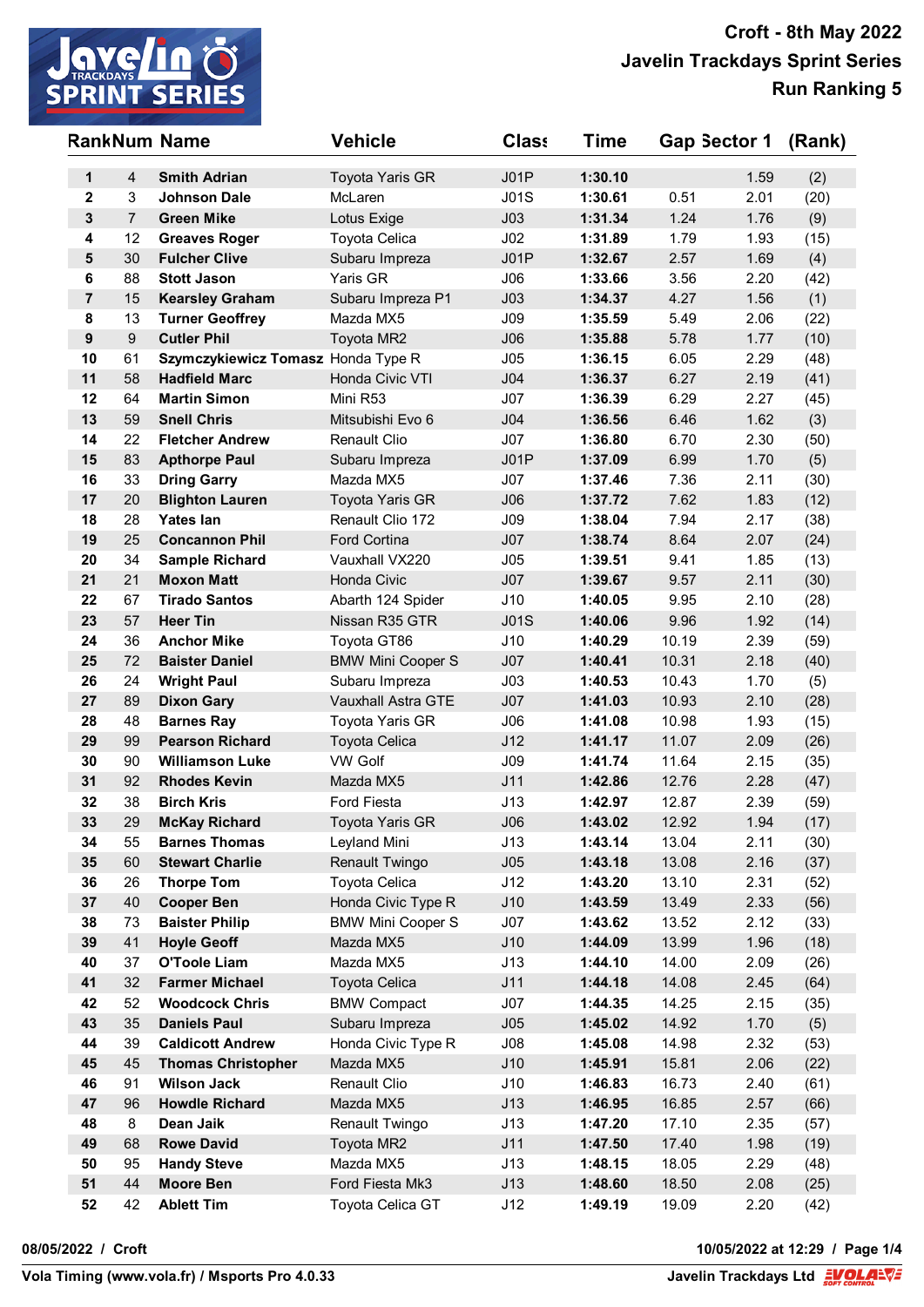

|    |                | <b>RankNum Name</b>     | <b>Vehicle</b>       | <b>Class</b>    | Time       | Gap Sector 1 |      | (Rank) |
|----|----------------|-------------------------|----------------------|-----------------|------------|--------------|------|--------|
| 53 |                | <b>Dixon Paul</b>       | Renault Clio 182     |                 |            |              |      |        |
|    | 43             |                         |                      | J10             | 1:50.58    | 20.48        | 2.14 | (34)   |
| 54 | 70             | <b>Potter Anthony</b>   | Mazda Eunos Roadster | J13             | 1:50.84    | 20.74        | 2.27 | (45)   |
| 55 | 97             | <b>Jaggard Sam</b>      | Citroen Saxo VTS     | J14             | 1:50.97    | 20.87        | 2.30 | (50)   |
| 56 | 65             | <b>Nichols Luke</b>     | Mazda MX5            | J10             | 1:53.93    | 23.83        | 2.40 | (61)   |
| 57 | 94             | <b>Thomas Paul</b>      | Lexus Ct200h Sport   | J12             | 1:54.39    | 24.29        | 2.44 | (63)   |
| 58 | $\overline{2}$ | <b>Wright Richard</b>   | Subaru Impreza       | J <sub>02</sub> | 1:54.76    | 24.66        | 1.70 | (5)    |
| 59 | 71             | <b>Stephens Charlie</b> | Suzuki Swift Sport   | J13             | 1:56.06    | 25.96        | 2.32 | (53)   |
| 60 | 47             | <b>Jo Andrade</b>       | Renault Clio 4 Cup   | J07             | 1:56.10    | 26.00        | 2.32 | (53)   |
| 61 | 69             | <b>Hewitt Harvey</b>    | Mini Cooper S        | J07             | 1:56.26    | 26.16        | 2.36 | (58)   |
| 62 | 93             | <b>Hewitt Will</b>      | Mini Cooper S        | J07             | 1:59.84    | 29.74        | 2.25 | (44)   |
| 63 | 53             | <b>Cotterill Peter</b>  | Renault 5 GT Turbo   | J <sub>09</sub> | 2:00.02    | 29.92        | 2.17 | (38)   |
| 64 | 87             | <b>Telfer Steven</b>    | Subaru Impreza       | J04             | 2:02.11    | 32.01        | 2.04 | (21)   |
| 65 | 86             | <b>Telfer Harrison</b>  | Subaru Impreza       | J <sub>04</sub> | 2:02.23    | 32.13        | 1.82 | (11)   |
| 66 | 50             | <b>Coldron Stuart</b>   | Mini                 | J16             | 2:04.96    | 34.86        | 2.51 | (65)   |
| 67 | 66             | <b>Nichols Robert</b>   | Mazda MX5            | J10             | 2:08.99    | 38.89        | 2.57 | (66)   |
|    | 17             | <b>Andrade Rob</b>      | Renault Clio 4 Cup   | J07             | <b>DNS</b> |              |      |        |
|    | 18             | <b>Inman Mike</b>       | Mazda MX5            | J <sub>05</sub> | <b>DNS</b> |              |      |        |
|    | 27             | <b>Laverty Aaron</b>    | Toyota MR2           | J11             | <b>DNS</b> |              |      |        |
|    | 62             | <b>Adams Tom</b>        | Audi TT              | J06             | <b>DNS</b> |              |      |        |
|    | 63             | <b>Adams Fraser</b>     | Vauxhall Corsa VXR   | J07             | <b>DNS</b> |              |      |        |

**08/05/2022 / Croft 10/05/2022 at 12:29 / Page 2/4**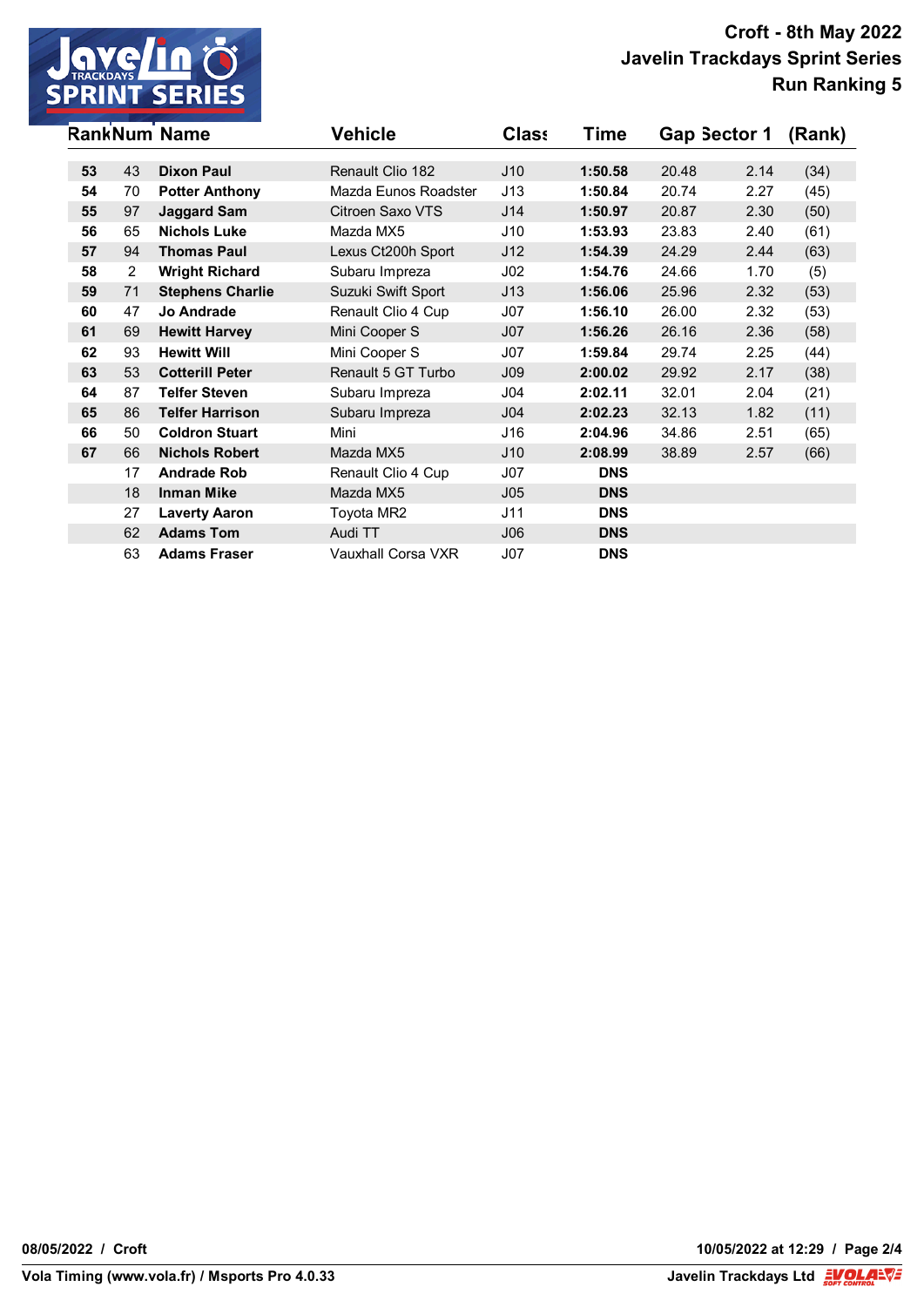

| <b>RankNum Name</b> |                 |                      | Vehicle               | <b>Class</b>   | Time    | <b>Gap Sector 1</b> |      | (Rank) |
|---------------------|-----------------|----------------------|-----------------------|----------------|---------|---------------------|------|--------|
|                     | <b>Class: T</b> |                      |                       |                |         |                     |      |        |
| 1                   | 801             | <b>Wardle Steven</b> | <b>OMS 2000M</b>      | T2             | 1:24.25 |                     | 1.66 | (1)    |
| $\mathbf{2}$        | 806             | <b>Barrett Josh</b>  | Caterham 620R         | T4             | 1:24.72 | 0.47                | 1.88 | (2)    |
| 3                   | 802             | <b>Marsh Simon</b>   | <b>Westfield SEIW</b> | T <sub>4</sub> | 1:28.68 | 4.43                | 1.92 | (3)    |
| 4                   | 805             | <b>Cassidy Keith</b> | Tiger Avon            | Τ7             | 1:34.01 | 9.76                | 2.14 | (5)    |
| 5                   | 804             | <b>Peters Geoff</b>  | GPC 96/SC             | T <sub>3</sub> | 1:35.68 | 11.43               | 1.93 | (4)    |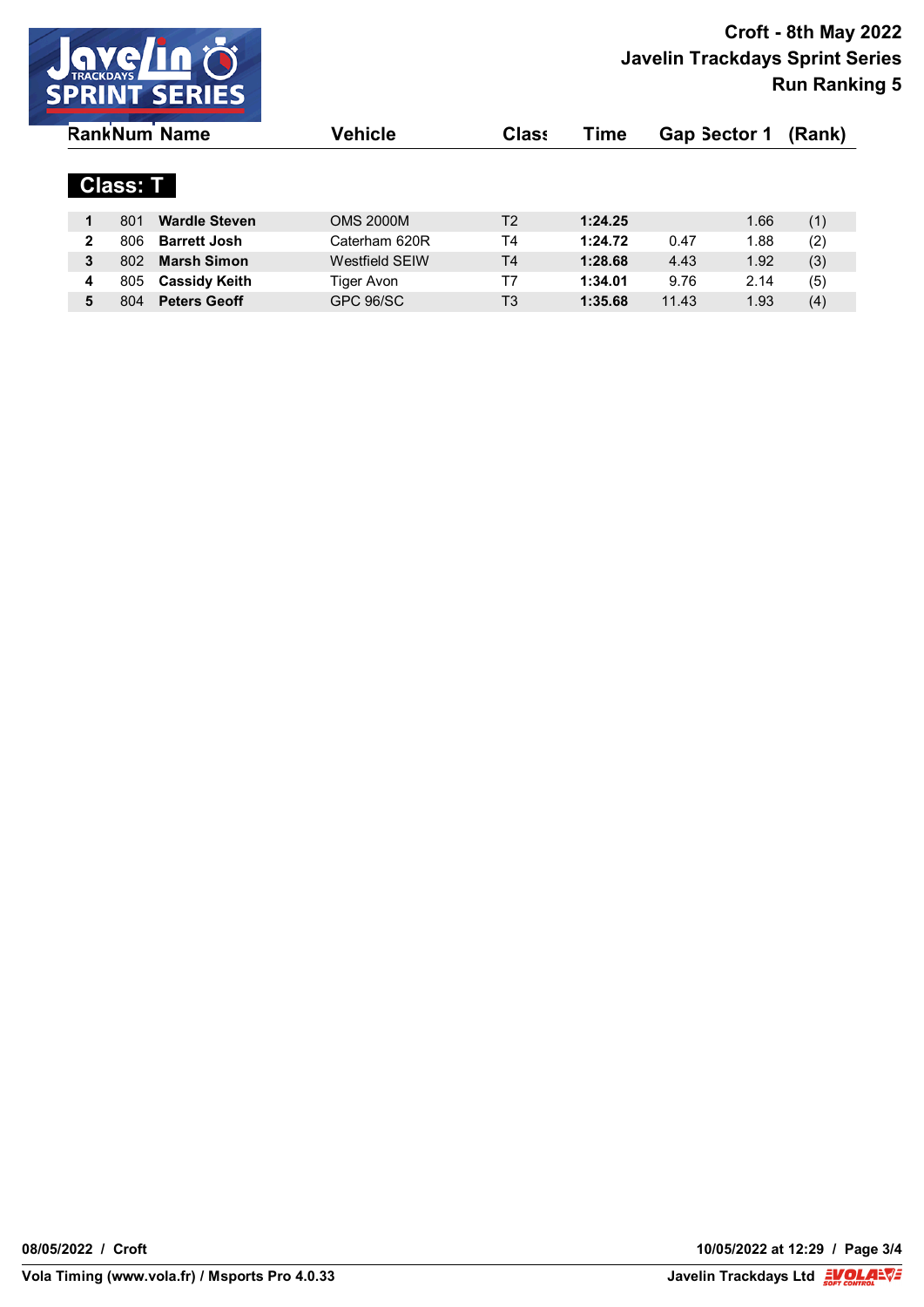

| <b>RankNum Name</b> |                     | Vehicle             | <b>Class</b> | Time       | Gap Sector 1 (Rank) |  |
|---------------------|---------------------|---------------------|--------------|------------|---------------------|--|
| <b>Class: Z</b>     |                     |                     |              |            |                     |  |
| 84                  | <b>Cocker Jonny</b> | Porsche 992 Turbo S |              | <b>DNS</b> |                     |  |
| 85                  | <b>Hart Mike</b>    | Porsche Cayman GT4  |              | <b>DNS</b> |                     |  |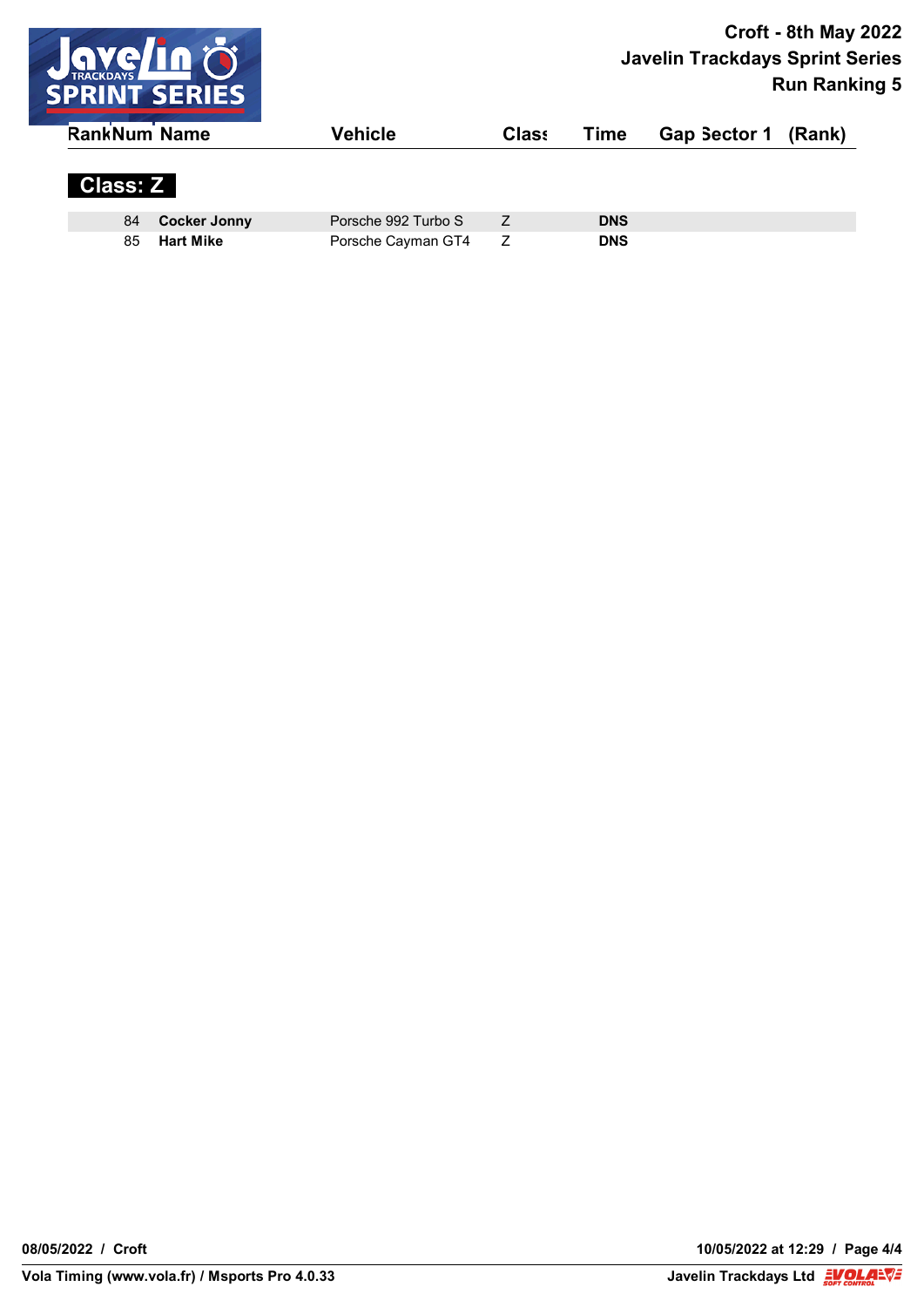

|                  |                | <b>RankNum Name</b>                   | <b>Vehicle</b>                | <b>Class</b>    | <b>Time</b>        | Gap Sector 1   |              | (Rank)       |
|------------------|----------------|---------------------------------------|-------------------------------|-----------------|--------------------|----------------|--------------|--------------|
| 1                | 30             | <b>Fulcher Clive</b>                  | Subaru Impreza                | JO1P            | 1:29.77            |                | 1.61         | (4)          |
| $\mathbf{2}$     | 4              | <b>Smith Adrian</b>                   | Toyota Yaris GR               | J01P            | 1:29.81            | 0.04           | 1.50         | (1)          |
| $\mathbf{3}$     | $\overline{7}$ | <b>Green Mike</b>                     | Lotus Exige                   | J <sub>03</sub> | 1:30.15            | 0.38           | 1.74         | (9)          |
| 4                | 12             | <b>Greaves Roger</b>                  | Toyota Celica                 | J <sub>02</sub> | 1:30.80            | 1.03           | 1.78         | (10)         |
| 5                | $\mathfrak{S}$ | <b>Johnson Dale</b>                   | McLaren                       | J01S            | 1:31.62            | 1.85           | 1.98         | (17)         |
| 6                | 88             | <b>Stott Jason</b>                    | Yaris GR                      | J06             | 1:32.11            | 2.34           | 1.62         | (5)          |
| $\overline{7}$   | 15             | <b>Kearsley Graham</b>                | Subaru Impreza P1             | J <sub>03</sub> | 1:34.60            | 4.83           | 1.53         | (2)          |
| 8                | 13             | <b>Turner Geoffrey</b>                | Mazda MX5                     | J09             | 1:35.40            | 5.63           | 2.05         | (21)         |
| $\boldsymbol{9}$ | 22             | <b>Fletcher Andrew</b>                | <b>Renault Clio</b>           | J07             | 1:35.74            | 5.97           | 2.23         | (44)         |
| 10               | 9              | <b>Cutler Phil</b>                    | Toyota MR2                    | J06             | 1:35.75            | 5.98           | 1.88         | (15)         |
| 11               | 64             | <b>Martin Simon</b>                   | Mini R53                      | J07             | 1:36.72            | 6.95           | 2.19         | (39)         |
| 12               | 58             | <b>Hadfield Marc</b>                  | Honda Civic VTI               | J04             | 1:36.79            | 7.02           | 2.16         | (33)         |
| 13               | 28             | <b>Yates lan</b>                      | Renault Clio 172              | J <sub>09</sub> | 1:36.86            | 7.09           | 2.16         | (33)         |
| 14               | 83             | <b>Apthorpe Paul</b>                  | Subaru Impreza                | J01P            | 1:37.08            | 7.31           | 1.70         | (6)          |
| 15               | 20             | <b>Blighton Lauren</b>                | <b>Toyota Yaris GR</b>        | J06             | 1:37.88            | 8.11           | 1.70         | (6)          |
| 16               | 33             | <b>Dring Garry</b>                    | Mazda MX5                     | J07             | 1:38.04            | 8.27           | 2.15         | (31)         |
| 17               | 61             | Szymczykiewicz Tomasz Honda Type R    |                               | J05             | 1:38.57            | 8.80           | 2.37         | (54)         |
| 18               | 21             | <b>Moxon Matt</b>                     | Honda Civic                   | J07             | 1:38.66            | 8.89           | 2.03         | (19)         |
| 19               | 59             | <b>Snell Chris</b>                    | Mitsubishi Evo 6              | J <sub>04</sub> | 1:38.98            | 9.21           | 1.73         | (8)          |
| 20               | 34             | <b>Sample Richard</b>                 | Vauxhall VX220                | J05             | 1:39.43            | 9.66           | 1.86         | (14)         |
| 21               | 25             | <b>Concannon Phil</b>                 | Ford Cortina                  | J07             | 1:39.78            | 10.01          | 2.20         | (41)         |
| 22<br>23         | 67<br>36       | <b>Tirado Santos</b>                  | Abarth 124 Spider             | J10             | 1:40.19            | 10.42          | 2.21<br>2.43 | (42)         |
| 24               | 57             | <b>Anchor Mike</b><br><b>Heer Tin</b> | Toyota GT86<br>Nissan R35 GTR | J10<br>J01S     | 1:40.30<br>1:40.31 | 10.53<br>10.54 | 1.85         | (58)         |
| 25               | 72             | <b>Baister Daniel</b>                 | <b>BMW Mini Cooper S</b>      | J07             | 1:40.45            | 10.68          | 2.06         | (13)<br>(23) |
| 26               | 48             | <b>Barnes Ray</b>                     | Toyota Yaris GR               | J06             | 1:40.67            | 10.90          | 1.78         | (10)         |
| 27               | 26             | <b>Thorpe Tom</b>                     | Toyota Celica                 | J12             | 1:40.96            | 11.19          | 2.14         | (29)         |
| 28               | 29             | <b>McKay Richard</b>                  | Toyota Yaris GR               | J06             | 1:41.72            | 11.95          | 1.79         | (12)         |
| 29               | 89             | <b>Dixon Gary</b>                     | Vauxhall Astra GTE            | J07             | 1:41.85            | 12.08          | 2.12         | (24)         |
| 30               | 39             | <b>Caldicott Andrew</b>               | Honda Civic Type R            | J08             | 1:42.22            | 12.45          | 2.24         | (46)         |
| 31               | 90             | <b>Williamson Luke</b>                | <b>VW Golf</b>                | J <sub>09</sub> | 1:42.23            | 12.46          | 2.12         | (24)         |
| 32               | 55             | <b>Barnes Thomas</b>                  | Leyland Mini                  | J13             | 1:42.78            | 13.01          | 2.13         | (26)         |
| 33               | 92             | Rhodes Kevin                          | Mazda MX5                     | J11             | 1:42.96            | 13.19          | 2.14         | (29)         |
| 34               | 40             | <b>Cooper Ben</b>                     | Honda Civic Type R            | J10             | 1:43.14            | 13.37          | 2.24         | (46)         |
| 35               | 52             | <b>Woodcock Chris</b>                 | <b>BMW Compact</b>            | J07             | 1:43.60            | 13.83          | 1.99         | (18)         |
| 36               | 99             | <b>Pearson Richard</b>                | Toyota Celica                 | J12             | 1:43.63            | 13.86          | 2.23         | (44)         |
| 37               | 37             | <b>O'Toole Liam</b>                   | Mazda MX5                     | J13             | 1:43.92            | 14.15          | 2.04         | (20)         |
| 38               | 41             | <b>Hoyle Geoff</b>                    | Mazda MX5                     | J10             | 1:44.17            | 14.40          | 1.97         | (16)         |
| 39               | 32             | <b>Farmer Michael</b>                 | <b>Toyota Celica</b>          | J11             | 1:44.29            | 14.52          | 2.17         | (37)         |
| 40               | 73             | <b>Baister Philip</b>                 | <b>BMW Mini Cooper S</b>      | J07             | 1:44.53            | 14.76          | 2.15         | (31)         |
| 41               | 91             | <b>Wilson Jack</b>                    | <b>Renault Clio</b>           | J10             | 1:45.01            | 15.24          | 2.21         | (42)         |
| 42               | 71             | <b>Stephens Charlie</b>               | Suzuki Swift Sport            | J13             | 1:45.62            | 15.85          | 2.37         | (54)         |
| 43               | 8              | Dean Jaik                             | Renault Twingo                | J13             | 1:45.97            | 16.20          | 2.27         | (49)         |
| 44               | 68             | <b>Rowe David</b>                     | Toyota MR2                    | J11             | 1:46.00            | 16.23          | 2.13         | (26)         |
| 45               | 45             | <b>Thomas Christopher</b>             | Mazda MX5                     | J10             | 1:47.51            | 17.74          | 2.16         | (33)         |
| 46               | 96             | <b>Howdle Richard</b>                 | Mazda MX5                     | J13             | 1:47.61            | 17.84          | 2.41         | (57)         |
| 47               | 95             | <b>Handy Steve</b>                    | Mazda MX5                     | J13             | 1:48.08            | 18.31          | 2.50         | (61)         |
| 48               | 42             | <b>Ablett Tim</b>                     | Toyota Celica GT              | J12             | 1:48.15            | 18.38          | 2.27         | (49)         |
| 49               | 38             | <b>Birch Kris</b>                     | <b>Ford Fiesta</b>            | J13             | 1:48.89            | 19.12          | 2.63         | (62)         |
| 50               | 44             | Moore Ben                             | Ford Fiesta Mk3               | J13             | 1:49.36            | 19.59          | 2.05         | (21)         |
| 51               | 70             | <b>Potter Anthony</b>                 | Mazda Eunos Roadster          | J13             | 1:49.55            | 19.78          | 2.25         | (48)         |
| 52               | $\overline{2}$ | <b>Wright Richard</b>                 | Subaru Impreza                | J <sub>02</sub> | 1:50.19            | 20.42          | 1.59         | (3)          |

**08/05/2022 / Croft 10/05/2022 at 12:30 / Page 1/2**